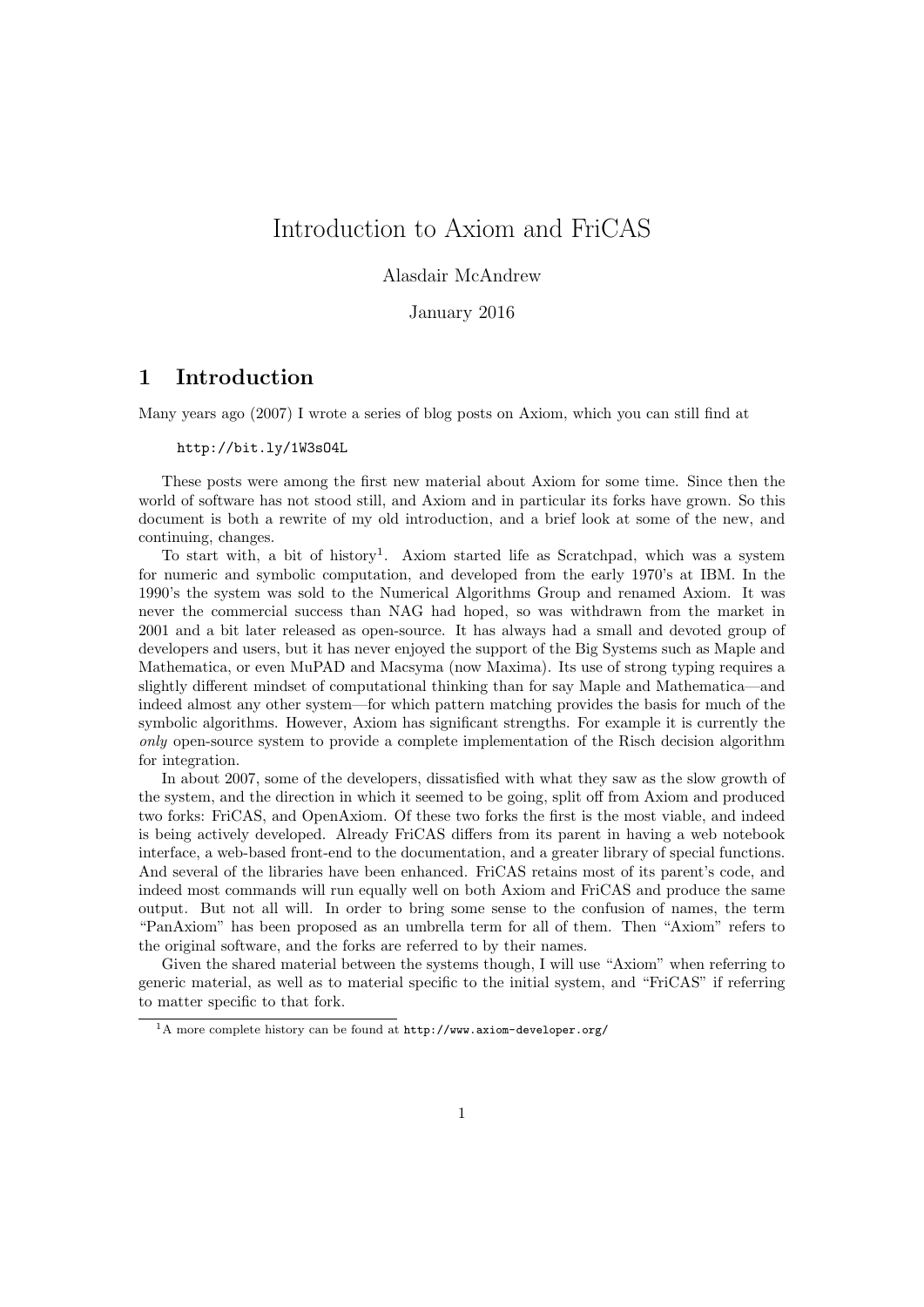# 2 The basics

## 2.1 Obtaining Axiom/FriCAS

For Axiom first go to http://www.axiom-developer.org/ for a description and discussion, and then go to http://www.axiom-developer.org/axiom-website/download.html to find and download some binaries. Axiom works best under Linux. Under windows you have several choices: you can run a native binary in console mode only, without graphics, or you can run Axiom inside an X-windows server for Windows such as Xming. One interface for Axiom is to use it as a session within the TeXmacs editor<sup>2</sup>. More recently, Axiom has been configured to run in a Docker container: Docker allows lightweight virtualization and the Docker Virtual Machine is a lightweight linux VM which can run within VirtualBox. This means that instead of installing a complete Linux distribution in which to run Axiom, you just install a Docker VM.

FriCAS is found at http://fricas.sourceforge.net/; you can download binaries for several systems, or if you prefer you can download the source code and compile it using any Lisp. As with Axiom, FriCAS can run in TeXmacs. It also has some other interfaces, which will be discussed later.

#### 2.2 A note on Axiom and its forks

As mentioned earlier, owing to some disagreement among Axiom developers, the original Axiom has spawned two forks: FriCAS, and OpenAxiom. From the users' point of view, there is not much to choose between the three. However, the development models and goals of the three are very different:

- Axiom "is intended to support educational and research objectives", and aims to be very slow and careful in its development, using literate programming, so the development done now will still be useful and readable in 30 years time. Thus Axiom puts great stress on provable correctness of algorithms, and readability of code. This can make adding new material non-trivial.
- FriCAS "will use lightweight development, allowing much faster evolution." Also, FriCAS "add hooks which make adding alternative user interfaces easier." FriCAS aims to be more user friendly than its parent, and in particular easier to extend.
- OpenAxiom "aims at being the open source computer algebra system of choice for research, teaching, engineering, etc." It differs from its parent in technical details.

That being said, there has been quite a lot of development of FriCAS in particular over the past seven or so years: its current developers include some of the best programmers from the initial Axiom team. For example, FriCAS now has quite an extensive library of special functions, as well as a web-based notebook interface, similar to the Sage notebook. The HyperDoc system for managing documentation in a some clunky and old-fashioned (yet undeniably powerful) Xwindows system is being replaced with a slicker web interface.

The term "PanAxiom" is now used to mean either the original Axiom, or the user experience of using any of its forks.

One very important aspect of Axiom is that it uses types extensively. Everything you do in Axiom takes an input of one of the many types defined in Axiom, and produces an output of a particular type. One of the greatest difficulties for the beginner (well, it was certainly hard for

<sup>2</sup>http://www.texmacs.org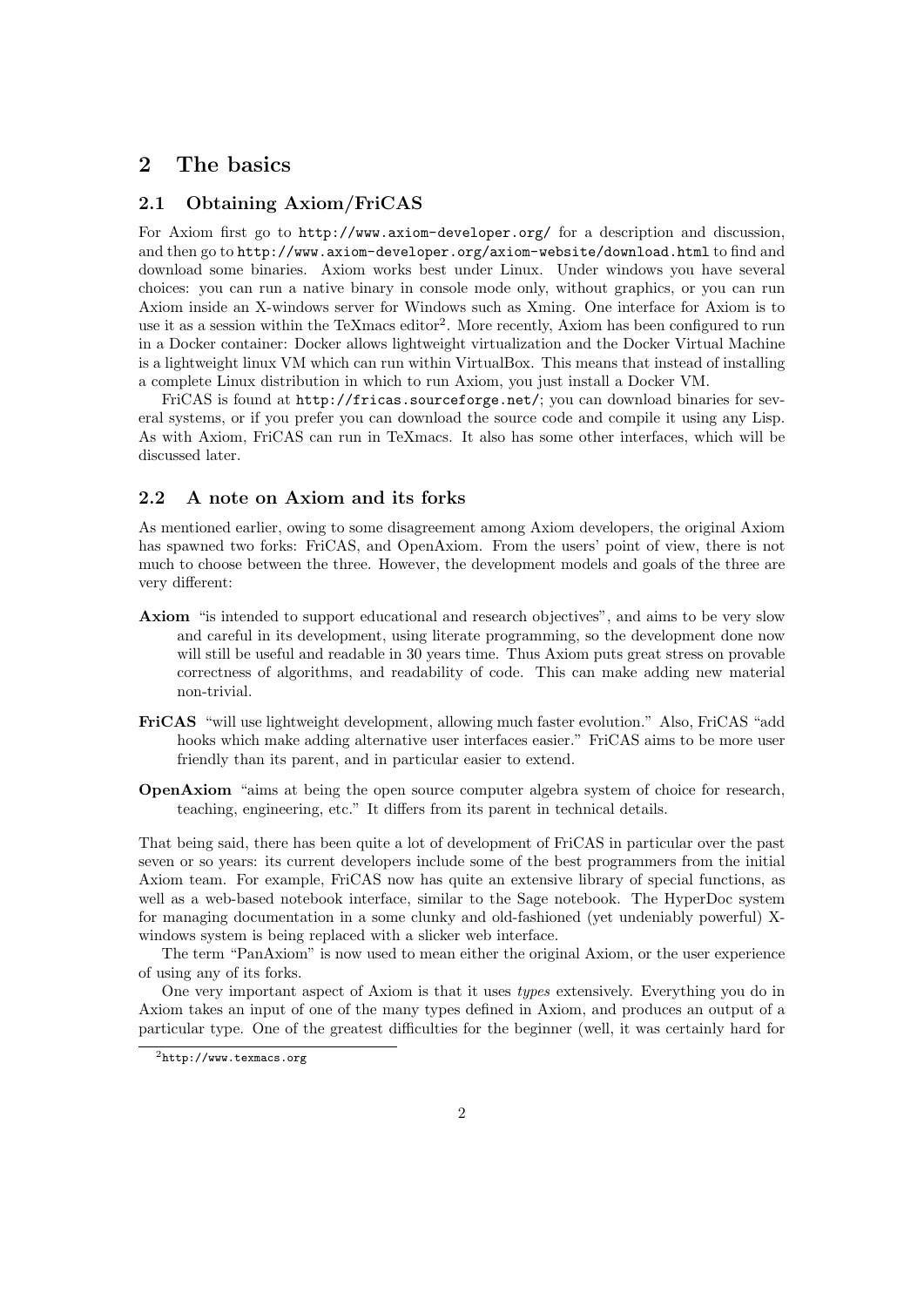me!) is making sense of the types, and ensuring that your input type is commensurate with the mathematics you are trying to do with it. But this is also one of Axiom's greatest strengths.

# 3 Starting off

If you start Axiom or Fricas, let's suppose in a console, you will be see some information on the screen, and then be presented with a prompt, consisting of a number an an ascii arrow, something like this:

```
Checking for foreign routines
AXIOM="/usr/local/lib/fricas/target/x86_64-unknown-linux"
spad-lib="/usr/local/lib/fricas/target/x86_64-unknown-linux/lib/libspad.so"
foreign routines found
openServer result 0
                       FriCAS Computer Algebra System
                         Version: FriCAS 2014-12-18
                   Timestamp: Sat Oct 10 19:29:56 EST 2015
-----------------------------------------------------------------------------
   Issue )copyright to view copyright notices.
   Issue )summary for a summary of useful system commands.
   Issue )quit to leave FriCAS and return to shell.
-----------------------------------------------------------------------------
```
 $(1)$  ->

If you start Axiom instead of FriCAS you'll see much the same as above, but with AXIOM instead of FriCAS. There are a number of commands for interacting with the system environment; these all begin with a right parenthesis. These can be ignored if you like, but in fact they are extremely useful. In particular ) set provides many functions for changing the appearance of the output; these can be seen by entering ) set output at the prompt.<br>But lot's start simply: A viom can be used like a calcula

|  | But let's start simply: Axiom can be used like a calculator:<br>$(1) \rightarrow 2+3$ |                        |  |
|--|---------------------------------------------------------------------------------------|------------------------|--|
|  | 5                                                                                     |                        |  |
|  | $(2) \rightarrow 17*42$                                                               | Type: Positive Integer |  |
|  | 714                                                                                   | Type: Positive Integer |  |
|  | $(3) \rightarrow \frac{9}{6}/3$<br>238                                                |                        |  |
|  | $(4) \rightarrow 4^{\degree}7$                                                        | Type: Fraction Integer |  |
|  | 16384                                                                                 |                        |  |
|  | $(5) \rightarrow 1/2 + 1/3 + 1/4 + 15$                                                | Type: Positive Integer |  |
|  | 77<br>$\overline{60}$                                                                 |                        |  |
|  |                                                                                       | Type: Fraction Integer |  |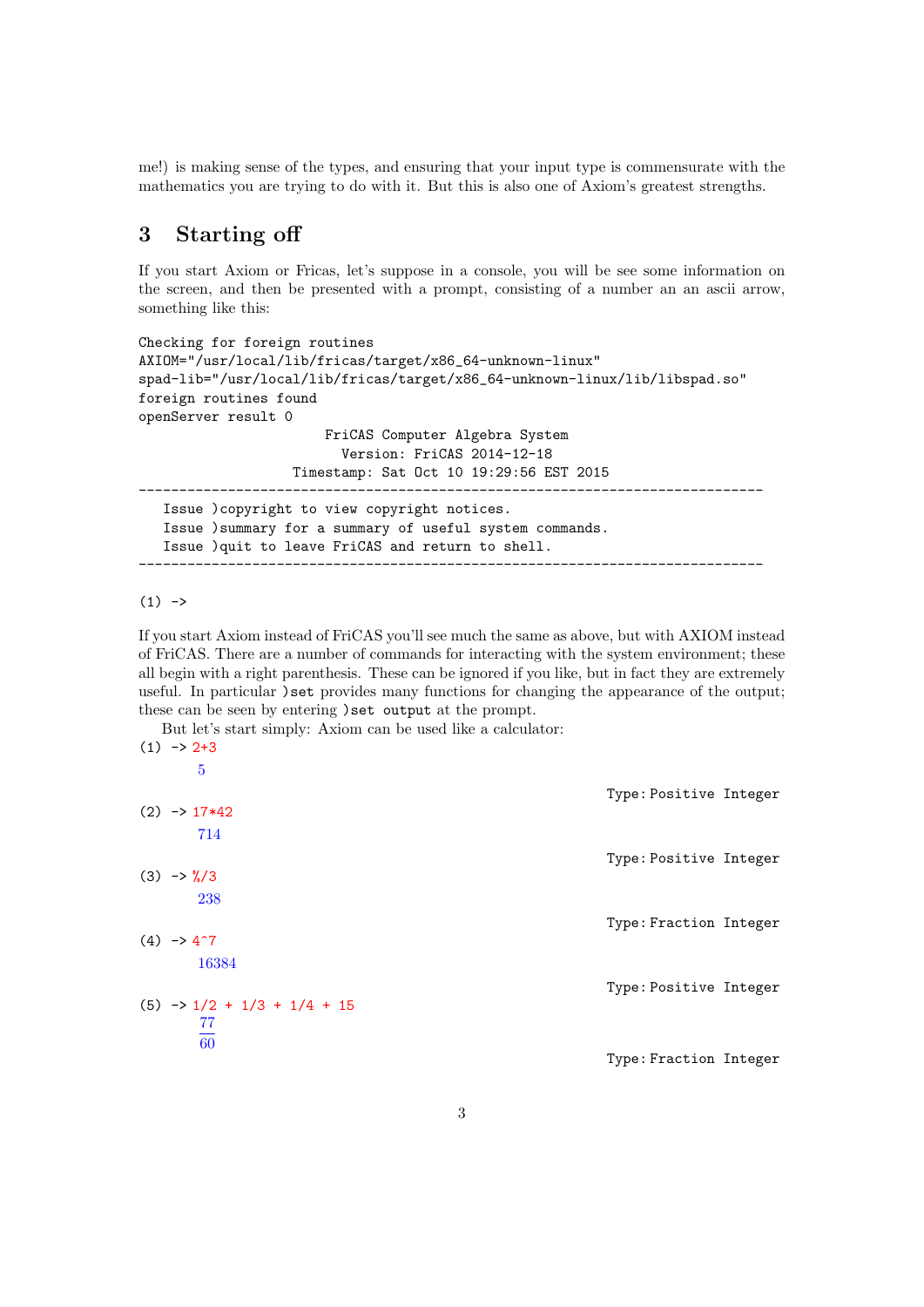Axiom has all the standard functions:

(6) -> sin(%pi/8.0)

0.3826834323 6508977173

- $(7)$  -> sqrt $(2.0)$ 1.4142135623 730950488
- $(8)$  ->  $log(3.0)$ 1.0986122886 681096914
- (9)  $\rightarrow \exp(\frac{9}{1}*\frac{9}{1})/4.0$

 $0.7071067811.865475244 + 0.7071067811.865475244\%$ 

Type: Expression(Complex(Float))

Note that  $\chi_{pi}$  produces  $\pi$ , and  $\chi$  i the imaginary unit. Other constants include various infinities, which I'll talk about in a further post.

Note also that the Type given at the end of each computation can be quite long (and there are many longer than these); there is the option to print instead abreviated versions:

(10) -> )set output abbreviate on

 $(10)$  ->  $\exp(\frac{9}{6}i*\frac{9}{6}pi/4.0)$  $0.7071067811.865475244 + 0.7071067811.865475244\%$ i

Type: EXPR(COMPLEX(FLOAT))

However, for the moment we shall stick with their full names. (11) -> )set output abbreviate off

Note that Axiom, like most computer algebra systems, will attempt to give a result in closed (symbolic) form. To force a floating point output, you need to include a floating point input, or use the numeric function, or coerce your input to be of type Float. (I'll discuss types and coercion in a later post.)

Axiom has no trouble with integers of arbitrary size:

 $(11)$   $\rightarrow$  2<sup> $\gamma$ </sup>150

1427247692705959881058285969449495136382746624

Type: PositiveInteger

 $(12)$  -> sum $(1/k, k=1.100)$ 14466636279520351160221518043104131447711 2788815009188499086581352357412492142272

Type: Union(Expression Integer,...)

And Axiom can produce numeric output to arbitrary precision. The precision can be set either in number of digits with the digits function, or by number of bits with precision. Then the number of digits displayed can be set by any of outputFixed, outputFloating or outputGeneral, all of which dispkay the output in slightly different ways. The last two commands here are classic examples of "near integer" computations.  $(13)$   $\rightarrow$  digits(40); outputGeneral(40);

Type: Void

Type: Float

Type: Float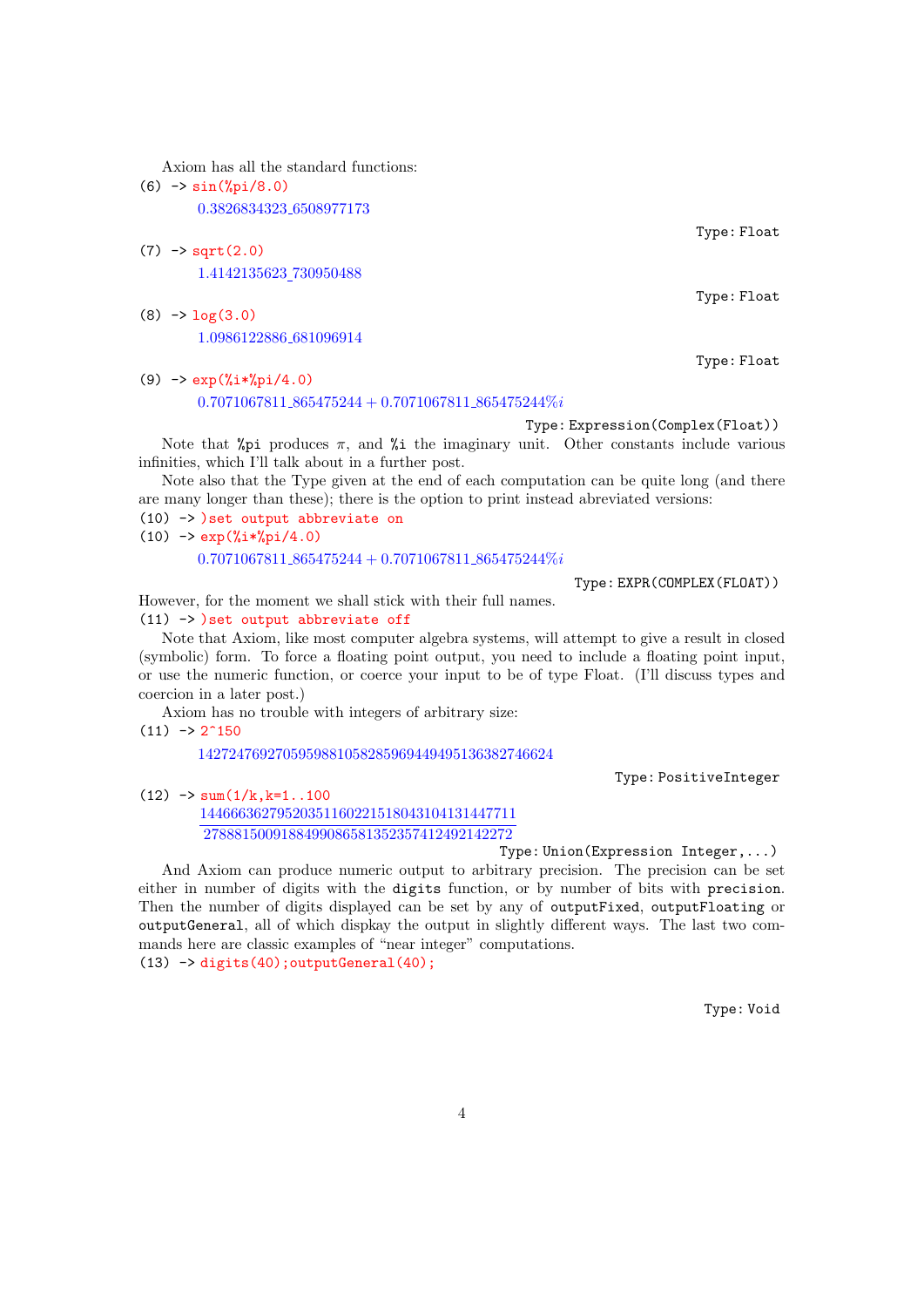| $(14)$ -> numeric(%pi)                                                                            |             |
|---------------------------------------------------------------------------------------------------|-------------|
| 3.1415926535_8979323846_2643383279_502884197                                                      |             |
|                                                                                                   | Type: Float |
| $(15)$ -> sqrt $(2.0)$                                                                            |             |
| 1.4142135623_7309504880_1688724209_69807857                                                       |             |
|                                                                                                   | Type: Float |
| $(16)$ -> $exp(\sqrt[6]{p}i*sqrt(163.0))$                                                         |             |
| 26253741_2640768743.9999999999_9925007259_76                                                      |             |
|                                                                                                   | Type: Float |
| $(17)$ -> numeric $(\log(640320^{\circ}3+744)/\%pi)^{\circ}2$                                     |             |
| 163.0000000000_0000000000_0000000023_216778                                                       |             |
|                                                                                                   | Type: Float |
| Note that it is important to ensure that digits $\geq$ output Caparal or else the last few digits |             |

Note that it is important to ensure that  $\text{digits} \geq \text{outputGeneral}$  or else the last few digits displayed will be nonsense:

(18) -> digits(5);outputGeneral(20); 1.0/3 0.3333339691 162109375

Type: Float

# 4 Algebra

Axiom variables are created using the "colon equals" method of many other computer languages, and user defined functions with a double equals:

 $(19)$  -> a:=%pi/2 π 2 Type: Pi  $(20)$  -> b:=2^(1/3)+4^(1/3)  $\sqrt[3]{4} + \sqrt[3]{2}$ Type: AlgebraicNumber  $(21)$  ->  $p(x) = x^3 - 6*x - 6$ Type: Void  $(22)$   $\rightarrow$   $p(b)$  $\frac{1}{3}\sqrt[3]{2}\sqrt[3]{4}^2+\left(3\sqrt[3]{2}^2-6\right)\sqrt[3]{4}-6\sqrt[3]{2}$ Type: AlgebraicNumber  $(23)$  -> expand $(\%)$ 0

Type: AlgebraicNumber

Expansion, factorization and simplification of all sorts of expressions can be accomplished easily: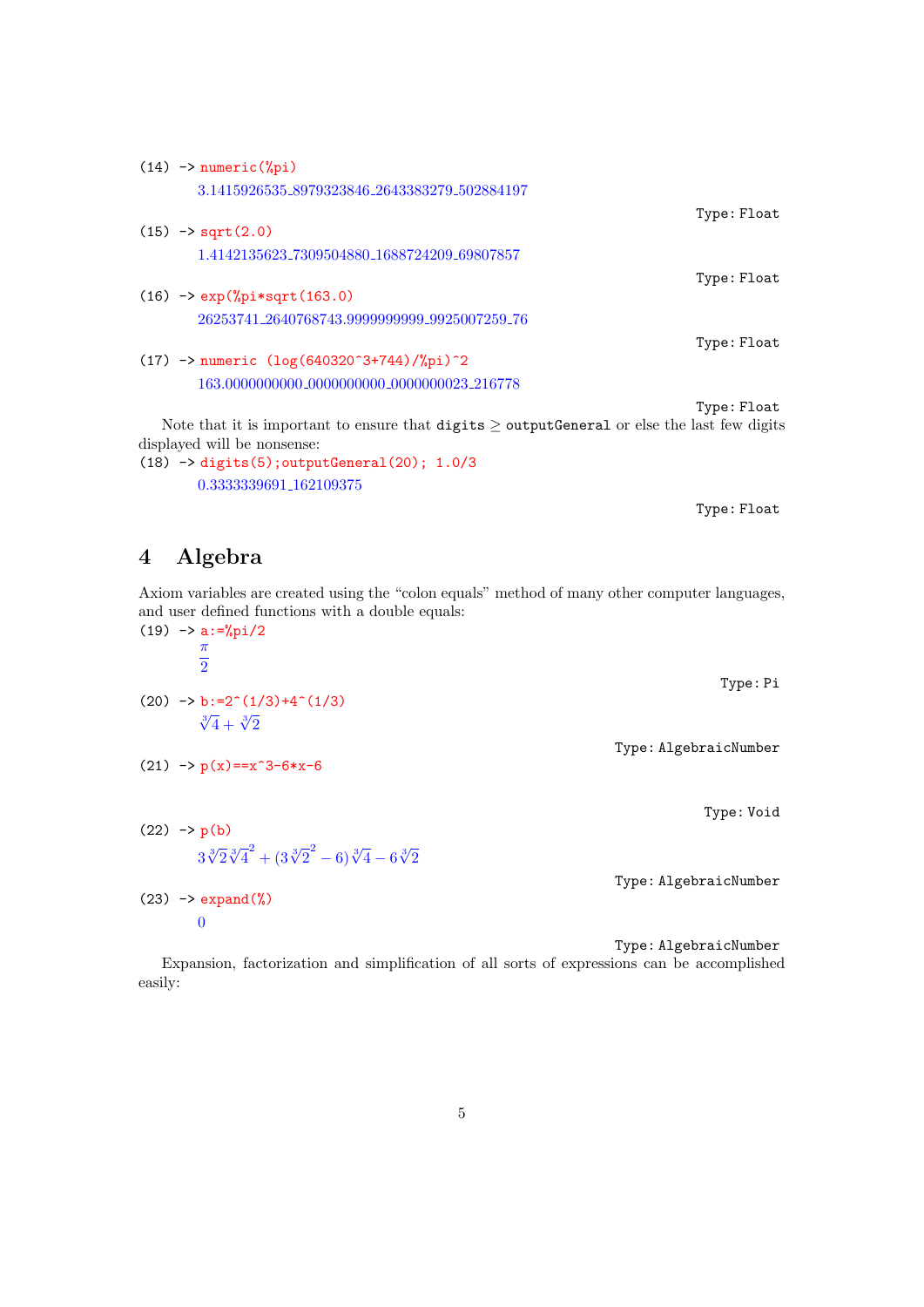(24) 
$$
\rightarrow
$$
 expand((x+2\*y-3\*z)^5  
\n-243  $z^5 + (810 y + 405 x) z^4 + (-1080 y^2 - 1080 x y - 270 x^2) z^3$   
\n+ (720  $y^3 + 1080 x y^2 + 540 x^2 y + 90 x^3) z^2$   
\n+ (-240  $y^4 - 480 x y^3 - 360 x^2 y^2 - 120 x^3 y - 15 x^4) z$   
\n+ 32  $y^5 + 80 x y^4 + 80 x^2 y^3 + 40 x^3 y^2 + 10 x^4 y + x^5$   
\nType: Polynomial Integer  
\n(25)  $\rightarrow$  factor (%)  
\n- (3z - 2y - x)<sup>3</sup>  
\n(26)  $\rightarrow$  simplify((x<sup>3</sup> - 1)/(x<sup>3</sup> - 1))  
\nx<sup>6</sup> + x<sup>3</sup> + 1  
\nType: Expression Integer  
\n(27)  $\rightarrow$  a: = ((sin(x)<sup>2</sup> - cos(x)<sup>2</sup>) \* tan(x)-sin(x)\*tan(x)+cos(x)).

Type: Expression Integer

 $(28)$  -> simplify $(a)$  $-2\cos(x)^2+1$ 

 $/(tan(x)-sec(x))$ 

 $(\sin(x)^2 - \sin(x) - \cos(x)^2) \tan(x) + \cos(x)$  $tan(x) - sec(x)$ 

#### Type: Expression Integer

Note that in the expansion of the multivariate polynomial above, Axiom treats the result as a polynomial in one variable (in this case  $z$ ), with the coefficients being expressions in the other variables. We shall see later how to obtain a complete expansion, with no brackets.

Axiom has powerful algorithms to solve polynomial equations, systems of polynomials, and linear system. There are in fact several different solve functions:

- solve Basic solve function: will produce real solutions. The precision of the solution can be adjusted by including an extra parameter
- complexSolve The complex version of solve—will produce complex solutions, also with an adjustable numerical precision

radicalSolve As its name implies, solutions in the form of radicals, if such can be found.

(29)  $\rightarrow$  radicalSolve(p(x)=0,x)

$$
\[x = \frac{\left(-\sqrt{-3}+1\right)\sqrt[3]{4}^2 - 4}{\left(\sqrt{-3}+1\right)\sqrt[3]{4}}, x = \frac{\left(-\sqrt{-3}-1\right)\sqrt[3]{4}^2 + 4}{\left(\sqrt{-3}-1\right)\sqrt[3]{4}}, x = \frac{\sqrt[3]{4}^2 + 2}{\sqrt[3]{4}}\]
$$

Type: List Equation Expression Integer

Type: Void

(31)  $\rightarrow$  solve(p(x)=0,1.0E-10)  $[x = 2.8473221018.502954394]$ 

 $(30)$   $\rightarrow$  digits $(20)$ ; outputGeneral $(20)$ ;

Type: List Equation Polynomial Float

Note that we have asked for a precision of  $10^{-10}$ , but 20 digits of output. This means that the last half of the output as given here may be discarded as incorrect. We would be better off setting the precision to be no less than the number of output digits: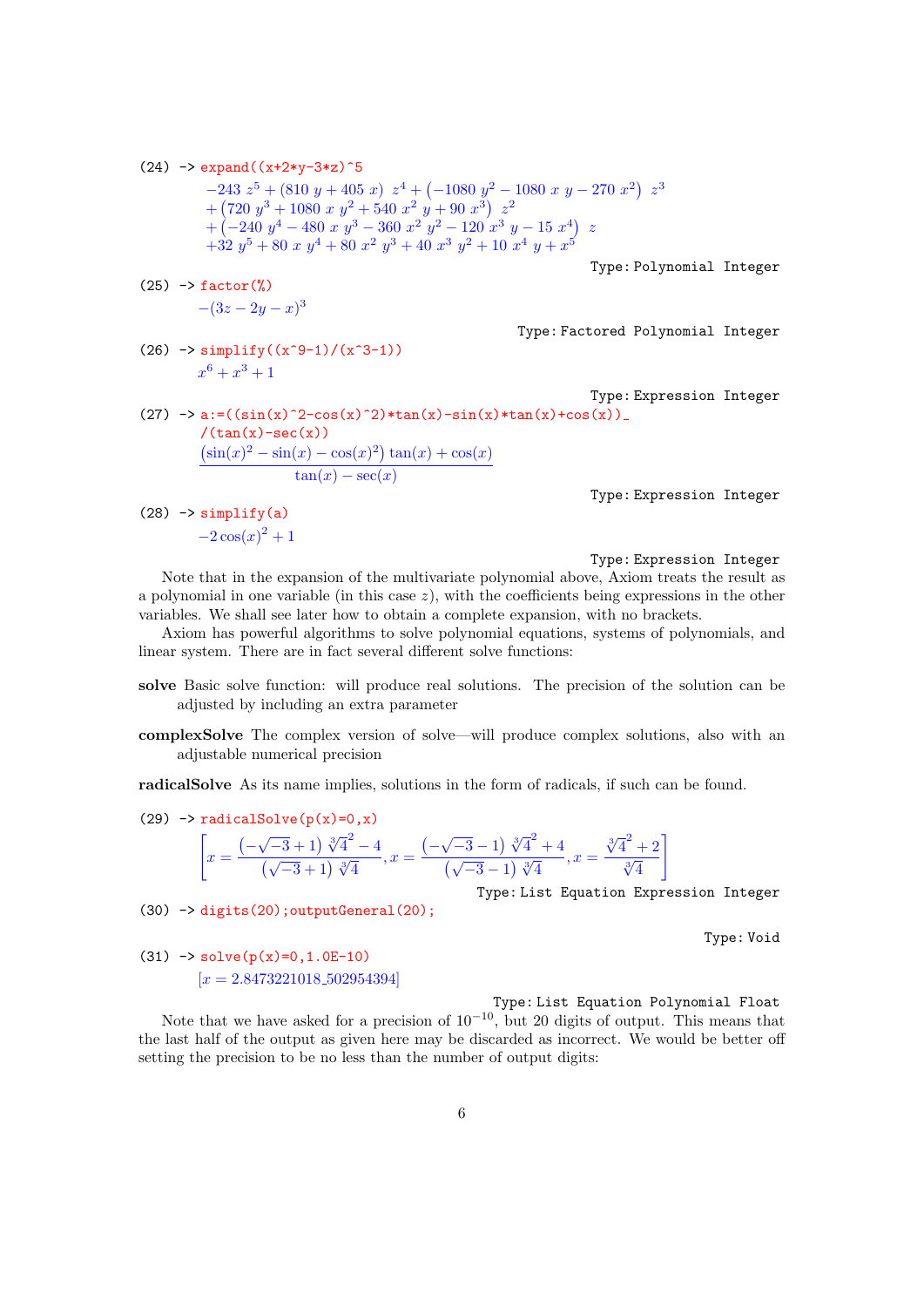$(32)$  -> digits(30);solve(p(x)=0,1.0e-20)  $[x = 2.8473221018.630726395]$ 

 $(36)$   $\rightarrow$  solve  $\sim$   $\sim$   $\sim$  0.0ed solve 3], 1.0e-

 $(33)$  -> outputGeneral $(10)$ :

Type: List Equation Polynomial Float

Type: Void

(34) 
$$
\rightarrow
$$
 complexSolve(p(x)=0, 1.0E-10)  
\n[x = 2.847322102, x = -1.423661051 - 0.283606001\%*i*,  
\nx = -1.423661051 + 0.283606001\%*i*]

Type: List Equation Polynomial Complex Float (35) -> radicalSolve( $[x^2-y^2=4, x*y=3]$ ,  $[x,y]$ )

$$
\left[\left[x = \frac{(\sqrt{-13} + 2) \sqrt{-\sqrt{13} - 2}}{3}, y = \sqrt{-\sqrt{13} - 2}\right],
$$
  

$$
\left[x = \frac{(\sqrt{13} - 2) \sqrt{-\sqrt{13} - 2}}{3}, y = -\sqrt{-\sqrt{13} - 2}\right],
$$
  

$$
\left[x = \frac{(\sqrt{13} + 2) \sqrt{\sqrt{13} - 2}}{3}, y = \sqrt{\sqrt{13} - 2}\right],
$$
  

$$
\left[x = \frac{(-\sqrt{13} - 2) \sqrt{\sqrt{13} - 2}}{3}, y = -\sqrt{\sqrt{13} - 2}\right]\right]
$$

Type: List List Equation Expression Integer

(37) 
$$
- > 801 \text{ve} \{x \ 2-y \ 2=4, x*y=3\}, 1.0e-10\}
$$
\n
$$
[[y = -1.2671034983, x = -2.3676045437], [y = 1.2671034983, x = 2.3676045437]]
$$
\n
$$
[y = -1.2671034983, x = -2.3676045437], [y = 1.2671034983, x = 2.3676045437]]
$$
\n
$$
[y = 1.2671034983, x = 2.3676045437]
$$
\n
$$
[y = 1.2671034983, x = 2.3676045437]
$$
\n
$$
[y = 1.2671034983, x = 2.3676045437]
$$
\n
$$
[y = 1.2671034983, x = 2.3676045437]
$$
\n
$$
[y = 1.2671034983, x = 2.3676045437]
$$
\n
$$
[y = 1.2671034983, x = 2.3676045437]
$$
\n
$$
[y = 1.2671034983, x = 2.3676045437]
$$
\n
$$
[y = 1.2671034983, x = 2.3676045437]
$$
\n
$$
[y = 1.2671034983, x = 2.3676045437]
$$
\n
$$
[y = 1.2671034983, x = 2.3676045437]
$$
\n
$$
[y = 1.2671034983, x = 2.3676045437]
$$
\n
$$
[y = 1.2671034983, x = 2.3676045437]
$$

Type: List List Equation Fraction Polynomial Integer Note that solve will in general produce numeric solutions, unless the equations are linear. When the precision is given, the list of variables need not be given explicitly, as, according to the documentation: "The list of variables would be redundant information since there can be no parameters for the numerical solver."

## 5 Calculus

As you would expect, Axiom has some deep calculus abilities. For example, we can start with every beginning student's love, limits:

```
(38) -> limit((cos(x)-1)/x^2, x=0)-\frac{1}{2}\overline{2}Type: Union(OrderedCompletion Expression Integer,...)
(39) \rightarrow limit(x/sqrtx^2-1,x=%plusInfinity)
        1
```
Type: Union(OrderedCompletion Expression Integer,...)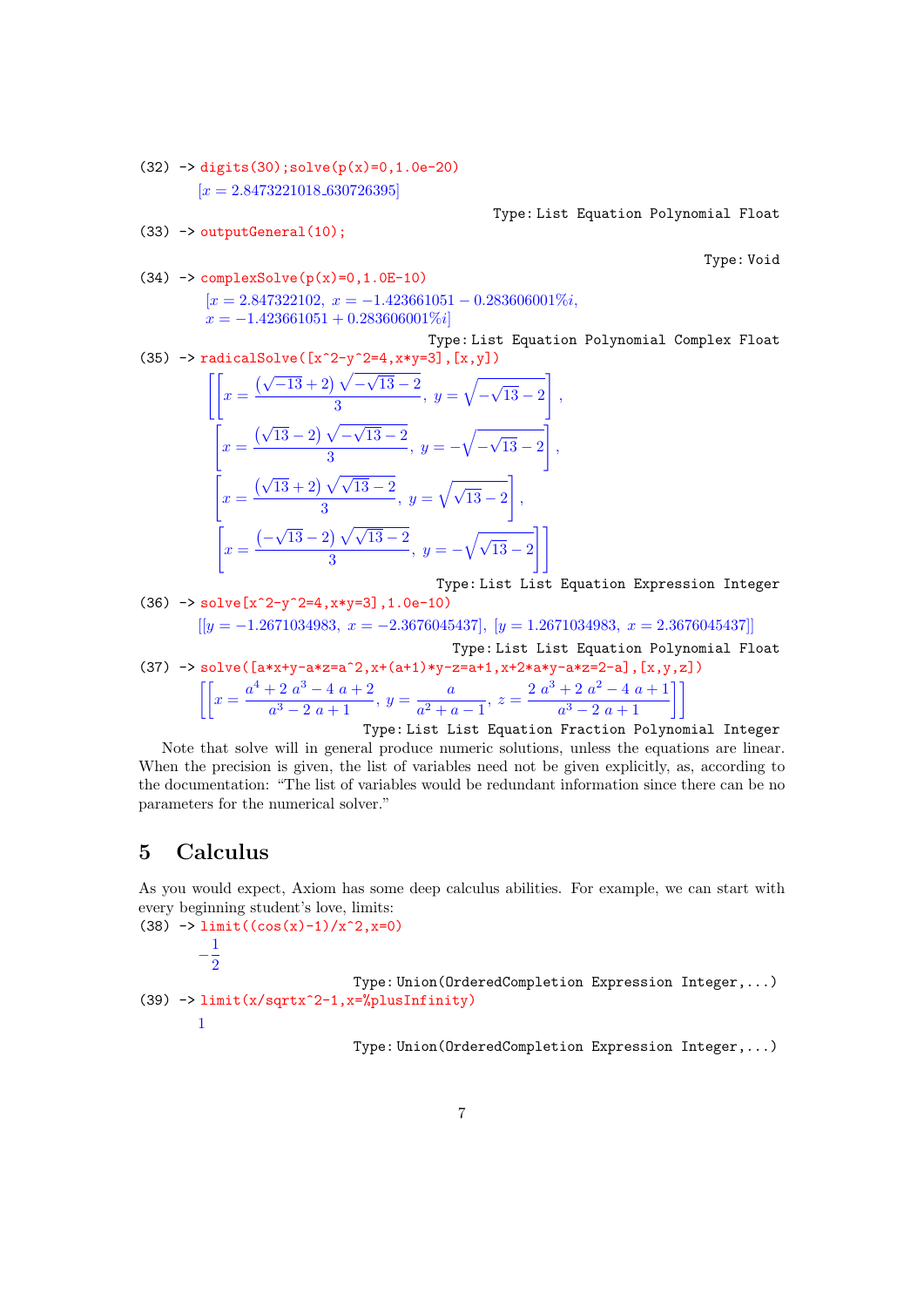Note here the use of %plusInfinity which is positive infinity. Axiom also has %minusInfinity. Limits are also possible for complex variables, using complexLimit, and %infinity for complex infinity.

After limits there are derivatives, implemented in Axiom with D. A third optional parameter gives the order of the derivative:  $(40)$  ->  $D(sqrt(x^2-1),x)$ 

$$
\frac{x}{\sqrt{x^2-1}}
$$

 $\hat{x}$ 

 $(41)$  ->  $D(sqrt(x^2-1),x,4)$ 

$$
\frac{-12\,x^3-3}{(x^6-3\,x^4+3\,x^2-1)\sqrt{x^2-1}}
$$

Type: Expression Integer

Type: Expression Integer

Integration is performed with the integrate command. Sometimes Axiom gets worried that an integrand may have a pole in the region of integration, in which case the addition of the string "noPole" will alleviate its fears:<br>(42)  $\rightarrow$  integrate(sqrt(x^2-3)

(42) 
$$
\rightarrow
$$
 integrate(sqrt(x^2-3), x)  
\n
$$
\frac{(6x\sqrt{x^2-3}-6x^2+9)\log(\sqrt{x^2-3}-x)+(-2x^3+3x)\sqrt{x^2-3}+2x^4-6x^2}{4x\sqrt{x^2-3}-4x^2+6}
$$
\nType: Union (Expression Integer, ...)

(43)  $\rightarrow$  integrate(sqrt(x^2-3), x=2..4, "noPole")  $(24\sqrt{13} - 87) \log (-8)$  $\sqrt{13} + 29$ ) – 264 $\sqrt{13} + 948$  $\frac{6 \sqrt{13} - 26}{32\sqrt{13} - 116}$ Type: Union(f1; OrderedCompletion Expression Integer,...)

 $(44)$  -> numeric $(\%)$ 4.8157033664 708774417

Type: Float

Axiom is the only open-source system which includes an implementation of the complete Risch decision algorithm for systematic integration. This means that the example first given by Manuel Bronstein:

$$
\int \frac{x}{\sqrt{x^4 + 10x^2 - 96x - 71}} \, dx
$$

is managed easily by Axiom:

(45)  $\rightarrow$  integrate(x/sqrt(x^4+10\*x^2-96\*x-71),x)

$$
-\frac{1}{8}\ln\left((x^6+15x^4-80x^3+27x^2-528x+781)\sqrt{x^4+10x^2-96x-71}\right)
$$

$$
-(x^8+20x^6-128x^5+54x^4-1408x^3+3124x^2+10001)\right)
$$

Type: Union(Expression(Integer),...)

Note also that FriCAS has a larger library of special functions than Axiom, so is able to integrate a wider class of functions. For example, this integration:

 $(46)$  -> integrate(x\*sin(x^3),x);  $(47)$  -> normalize $(\%)$  $-\sqrt[6]{-1}^4 \Gamma\left(\frac{2}{3}, x^3 \sqrt[6]{-1}^3\right) + \Gamma\left(\frac{2}{3}, -x^3 \sqrt[6]{-1}^3\right)$  $\frac{1}{6\sqrt[6]{-1}^3}$ 

Type: Expression(Integer)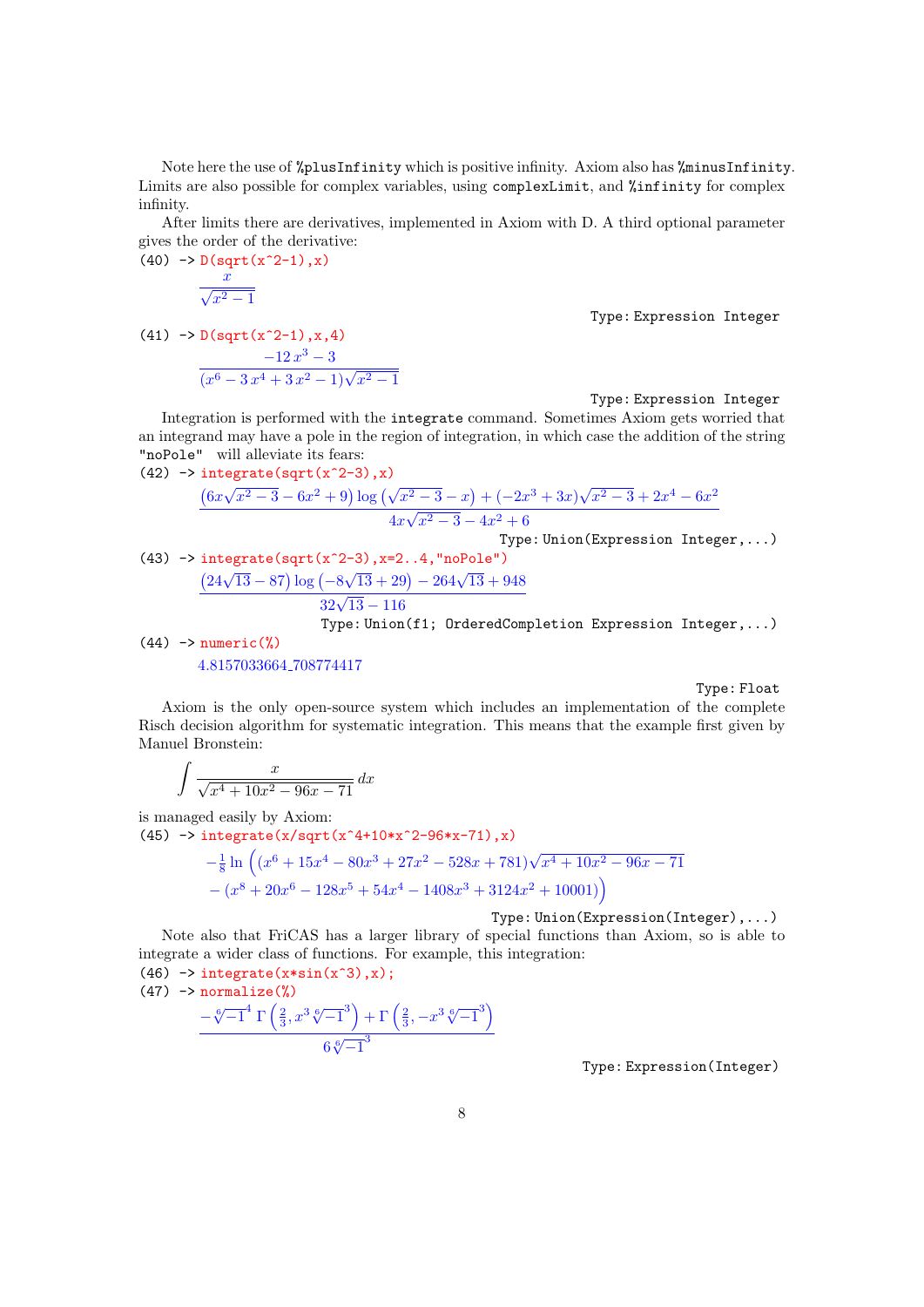Now for some series. There are several different commands for producing a power series, of which series is the most general. The following three commands show some of the power of Axiom's type system. Since the first two outputs are of type UnivariatePuiseuxSeries, arithmetic on them will produce an output also of that type. Thus the division command produces the series for  $tan(x)$ :

(48) 
$$
-b \text{ s:} = \text{series}(\sin(x), x=0)
$$
  
\n
$$
x - \frac{1}{6}x^3 + \frac{1}{120}x^5 - \frac{1}{5040}x^7 + \frac{1}{362880}x^9 - \frac{1}{39916800}x^{11} + O(x^{12})
$$
  
\nType: UnivariatePuiseuxSeries(Expression Integer, x, 0)  
\n(49) 
$$
-b \text{ c:} = \text{series}(\cos(x), x=0)
$$
  
\n
$$
1 - \frac{1}{2}x^2 + \frac{1}{24}x^4 - \frac{1}{720}x^6 + \frac{1}{40320}x^8 - \frac{1}{3628800}x^{10} + O(x^{11})
$$
  
\nType: UnivariatePuiseuxSeries(Expression Integer, x, 0)  
\n(50) 
$$
-b \text{ s/c}
$$

$$
x + \frac{1}{3}x^3 + \frac{2}{15}x^5 + \frac{17}{315}x^7 + \frac{62}{2835}x^9 + \frac{1382}{155925}x^{11} + O(x^{12})
$$

Type: UnivariatePuiseuxSeries(Expression Integer,x,0) As an example of Axiom's calculus power, let's use the series command as a generating function. In particular we shall construct the Euler polynomials  $E_n(x)$  defined by

$$
\frac{2e^{xt}}{e^t+1} = \sum_{n=0}^{\infty} E_n(x) \frac{t^n}{n!}.
$$

So first create the series, and then extract a particular polynomial from it: (51)  $\rightarrow$  E:=series(2\*exp(x\*t)/(exp(t)+1),t=0)

$$
1 + \frac{2x-1}{2}t + \frac{x^2-x}{2}t^2 + \frac{4x^3-6x^2+1}{24}t^3 + \frac{x^4-2x^3+x}{24}t^4
$$
  
+ 
$$
\frac{2x^5-5x^4+5x^2-1}{240}t^5 + \frac{x^6-3x^5+5x^3-3x}{720}x^6
$$
  
+ 
$$
\frac{8x^7-28x^6+70x^4-84x^2+17}{40320}t^7
$$
  
+ 
$$
\frac{x^8-4x^7+14x^5-28x^3+17x}{40320}t^8
$$
  
+ 
$$
\frac{2x^9-9x^8+42x^6-126x^4+153x^2-31}{725760}t^9
$$
  
+ 
$$
\frac{x^{10}-5x^9+30x^7-126x^5+255x^3-155x}{3628800}t^{10} + O(t^{11})
$$
  
Type: UnivariatePuiseuxSeries (Expression Integer, t, 0)  
(52)  $\rightarrow$  coefficient (E, 10)\*factorial (10)  

$$
x^{10}-5x^9+30x^7-126x^5+255x^3-155x
$$

Type: Expression Integer Finally, some differential equations. Note the use of the solve command—since the equation to be solved is a differential equation, solve produces an appropriate solution. The main thing to note here is the prior definition of the unknown function as an operator: (53)  $\rightarrow$  y:=operator 'y;

Type: BasicOperator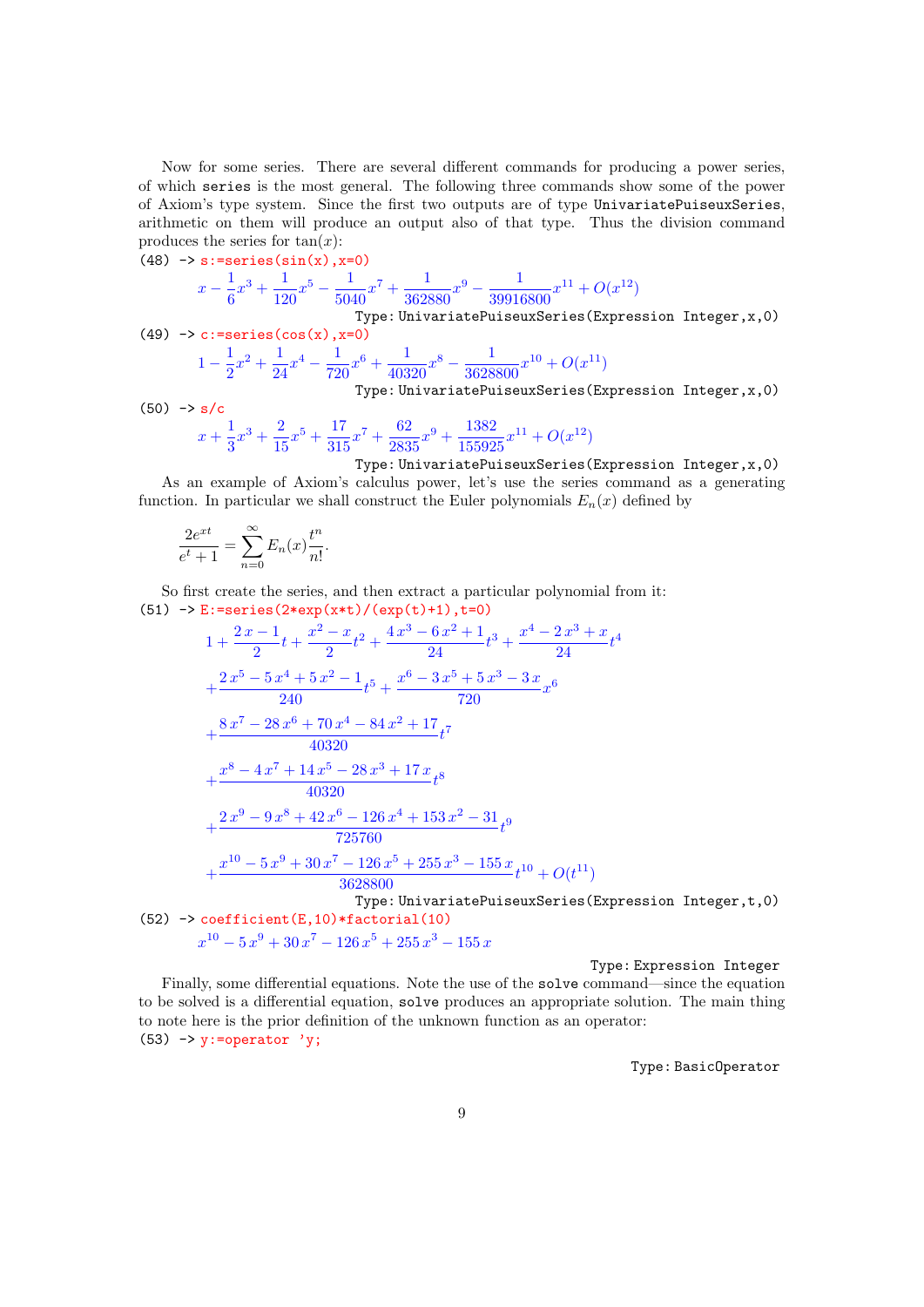(54) 
$$
\rightarrow
$$
 de :=D(y(x), x)-y(x)-2\*x<sup>2</sup>  

$$
y'(x) - y(x) - 2x^2
$$

 $(55)$  -> solve $(de=0, v, x=0, [1])$  $5e^x - 2x^2 - 4x - 4$ 

(56) 
$$
\rightarrow
$$
 de2:=D(y(x),x)-x^2-y(x)^2  

$$
y'(x) - y(x)^2 - x^2
$$

Type: Expression Integer

Type: Union(Expression Integer,...)

Type: Expression Integer

 $(57)$  -> seriesSolve(de2=0, y, x=0, [1])  $1 + x + x^2 + \frac{4}{2}$  $\frac{4}{3}x^3 + \frac{7}{6}$  $\frac{7}{6}x^4 + \frac{6}{5}$  $\frac{6}{5}x^5 + \frac{37}{30}$  $\frac{37}{30}x^6 + \frac{404}{315}$  $\frac{404}{315}x^7 + \frac{369}{280}$  $\frac{369}{280}x^8 + \frac{428}{315}$  $\frac{420}{315}x^9$  $+\frac{1961}{1400}$  $\frac{1901}{1400}x^{10} + O(x^{11})$ 

Type: UnivariateTaylorSeries(Expression Integer,x,0)

Note that the solution method sometimes gives results which require a bit more work:\n
$$
50 \div 10 = 2 \div (1) = 2 \div (1) = 2 \div (1) = 2 \div (1)
$$

(58) 
$$
\rightarrow
$$
 de3:=D(y(x), x, 2)-5\*D(y(x), x)+6\*y(x)-3\*x^2-x-4\*exp(2\*x)  
\n
$$
y''(x) - 5y'(x) - 4e^{2x} + 6y(x) - 3x^2 - x
$$

Type: Expression Integer

$$
(59) \rightarrow sol:=solve(de3,y,x)
$$

 $\int$ particular =

$$
\frac{(-24(e^x)^2 - 6x^2 - 6x - 2)e^{3x} - 24x(e^x)^3e^{2x} + (9x^2 + 12x + 6)(e^x)^3}{6(e^x)^3},
$$

basis =  $[e^{3x}, e^{2x}]$ 

Type: Union(Record(particular: Expression(Integer),basis: List(Expression(Integer))),...)

We can now try to simplify the particular solution:

(60) -> normalize(sol.particular)  $(-24x-24)(e^x)^2+3x^2+6x+4$ 6

Type: Expression Integer

But notice that this particular solution still has an  $e^{2x}$  term in it, which is part of the homogeneous solution. Although this is not mathematically wrong, it may be confusing. So:  $(61)$  -> normalize(sol.particular)+exp(2\*x)/4)

 $(-48x-45)(e^x)^2+6x^2+12x+8$ 12

Type: Expression Integer

# 6 Lists and Matrices

Lists are a standard data structure in most CAS's, and Axiom is no exception. A list is delineated with square brackets, and can either be defined by listing it in full, or by iterating a function over a range of integers.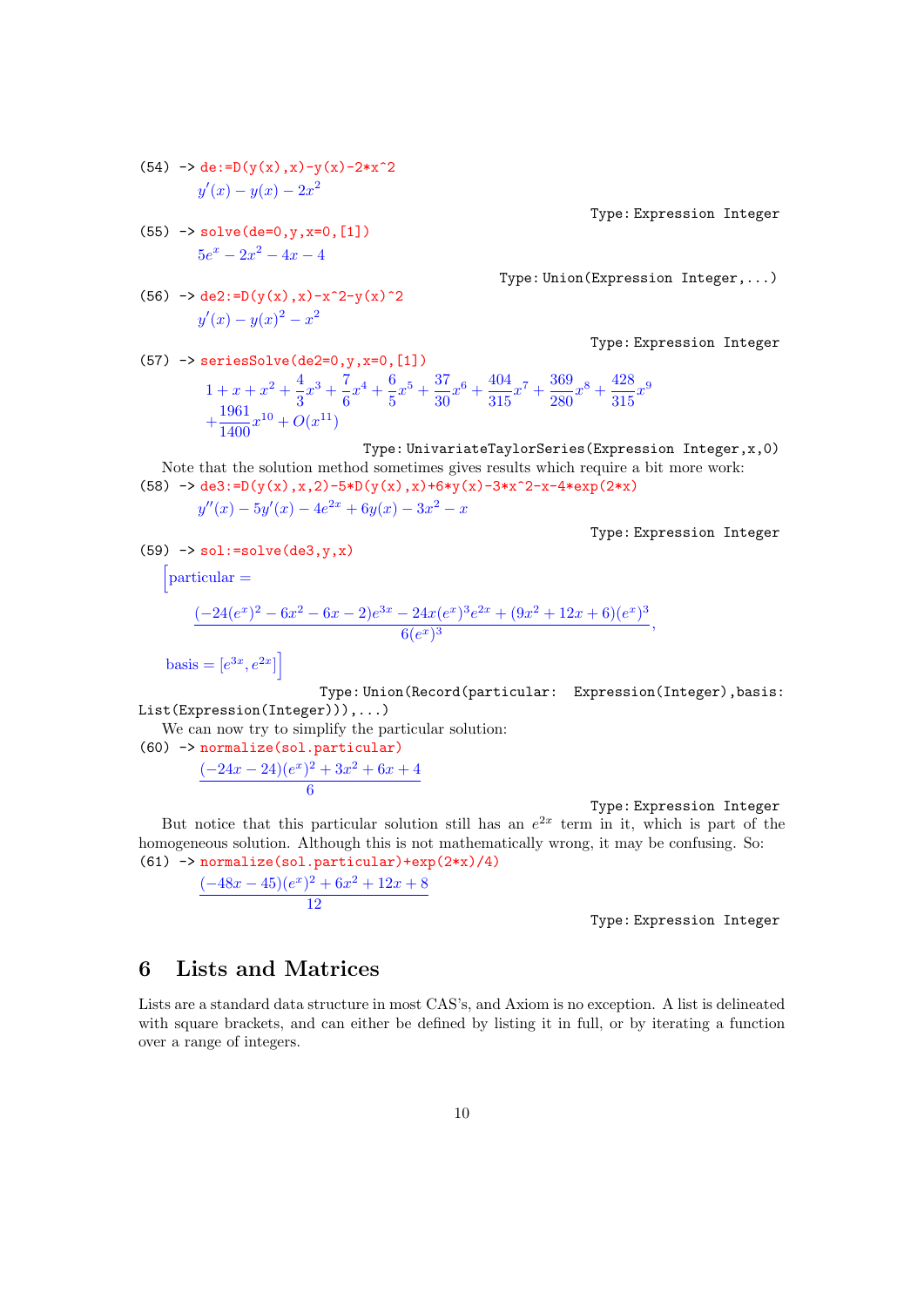|                                                                                                                                                                  | Given a list X, its i-th element is obtained with X.i. The first examples show the creation of |
|------------------------------------------------------------------------------------------------------------------------------------------------------------------|------------------------------------------------------------------------------------------------|
| a list, and some operations on it:                                                                                                                               |                                                                                                |
| $(62)$ -> L:=[invmod(4*i,97) for i in 120]                                                                                                                       |                                                                                                |
| $[73, 85, 89, 91, 34, 93, 52, 94, 62, 17, 86, 95, 28, 26, 76, 47, 10, 31, 60, 57]$                                                                               |                                                                                                |
|                                                                                                                                                                  | Type: List(Union(DoubleFloat, Integer))                                                        |
| $(63)$ -> [L. $(2*i)$ for i in 110]                                                                                                                              |                                                                                                |
| $[85, 91, 93, 94, 17, 95, 26, 47, 31, 57]$                                                                                                                       |                                                                                                |
|                                                                                                                                                                  | Type: List(Union(DoubleFloat, Integer))                                                        |
| $(64)$ -> reduce $(+, L)$                                                                                                                                        |                                                                                                |
| 1206                                                                                                                                                             |                                                                                                |
|                                                                                                                                                                  | Type: PositiveInteger                                                                          |
| $(65)$ -> reduce $(*,L)$                                                                                                                                         |                                                                                                |
| 18439941734502408142997068523520000                                                                                                                              |                                                                                                |
|                                                                                                                                                                  | Type: PositiveInteger                                                                          |
| $(66)$ -> reduce (max, L)                                                                                                                                        |                                                                                                |
| 95                                                                                                                                                               |                                                                                                |
|                                                                                                                                                                  | Type: PositiveInteger                                                                          |
| $(67)$ -> map(x+->x <sup>2+1</sup> ,L)                                                                                                                           |                                                                                                |
| [5330.0, 7226.0, 7922.0, 8282.0, 1157.0, 8650.0, 2705.0, 8837.0, 3845.0,<br>290.0, 7397.0, 9026.0, 785.0, 677.0, 5777.0, 2210.0, 101.0, 962.0, 3601.0,<br>3250.0 |                                                                                                |
|                                                                                                                                                                  | Type: List(DoubleFloat)                                                                        |

There are a few things to note here:

- reduce extends a binary operation to a list, working its way through the list taking an extra element each time.
- The final operation shows an example of an "anonymous function"; that is, a function which hasn't been given a name. The use of the  $\rightarrow$  is useful when you want to use a function "on the fly" or when you are only to going to need it once. The last operation could have been done with

 $f(x) = x^2 + 1$  $map(f,L)$ 

but that would require defining the function first.

Matrices are defined as lists of lists. All arithmetic is supported, and inversion, if the matrix is square and non-singular.

(68) -> A:=matrix [[1,2,3],[4,5,6],[7,8,10]]  $\lceil$  $\overline{\phantom{a}}$ 1 2 3 4 5 6 7 8 10 1  $\mathbf{I}$ 

Type: Matrix(Integer)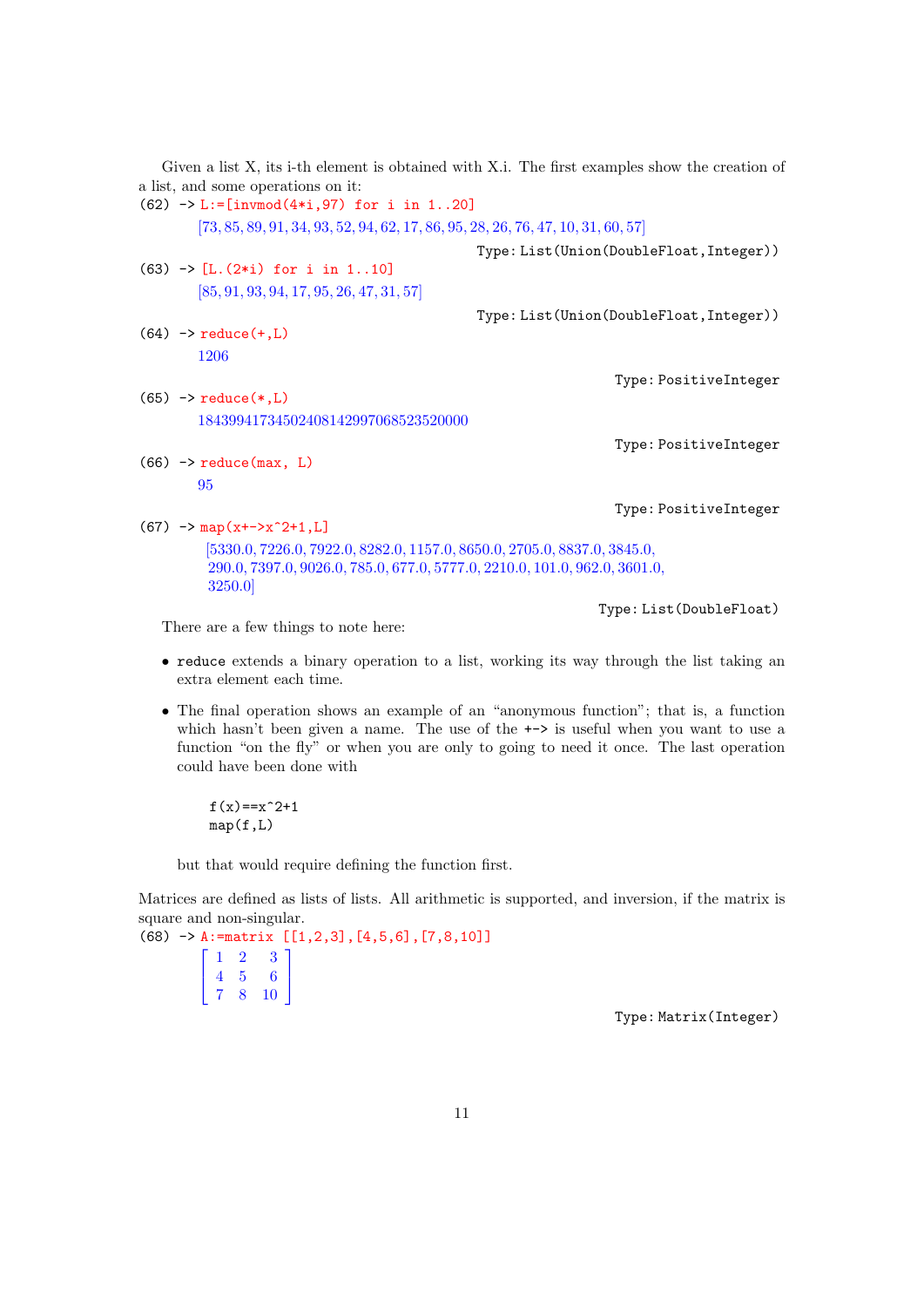$(69)$  -> B:=matrix  $[[-3,2,1], [4,-5,6], [-9,8,7]]$  $\lceil$  $\overline{\phantom{a}}$ −3 2 1 4 −5 6 −9 8 7 1  $\mathsf{I}$ Type: Matrix(Integer)  $(70)$  ->  $2*A+3*B$  $\lceil$  $\overline{\phantom{a}}$ −7 10 9 20 −5 30 −13 40 41 1  $\mathsf{I}$ Type: Matrix(Integer)  $(71)$  -> A<sup>2</sup>3\*B<sup>2</sup>2  $\sqrt{ }$  $\overline{\phantom{a}}$ −50712 43176 83952 −114342 97353 189264 −189300 161174 313336 1  $\overline{1}$ Type: Matrix(Integer)  $(72)$  -> B<sup> $-1$ </sup>  $\lceil$   $-\frac{83}{52}$  $\frac{83}{72}$   $-\frac{1}{12}$ 12 17 72  $-\frac{41}{20}$  $rac{41}{36}$   $-\frac{1}{6}$ 6 11 36  $-\frac{13}{52}$ 72 1 12 7 72 1  $\begin{array}{c} \hline \end{array}$ Type: Matrix(Fraction(Integer) We can also obtain this last in numeric form:  $(73)$   $\rightarrow$  digits(6); outputGeneral(6);

Type: Void

| $(74)$ -> map(numeric, B <sup><math>-1</math></sup> ) |            |                                                                  |  |  |  |  |  |  |
|-------------------------------------------------------|------------|------------------------------------------------------------------|--|--|--|--|--|--|
|                                                       |            | $\begin{bmatrix} -1.15278 & -0.0833333 & 0.236111 \end{bmatrix}$ |  |  |  |  |  |  |
|                                                       | $-1.13889$ | $-0.166667$ 0.305556                                             |  |  |  |  |  |  |
|                                                       |            | $\vert -0.180556 \vert -0.0833333 \vert 0.0972222 \vert$         |  |  |  |  |  |  |

Type: Matrix(Float)

Axiom can do all the things you'd expect on matrices: find the determinant and permanent, eigenvalues and eigenvectors, row-echelon form, null space. . . To finish here, a little example of the Cayley-Hamilton theorem, and a solution of a set of linear equations, using matrices:  $(75)$  -> cp:=characteristicPolynomial $(B, x)$ 

1  $\overline{1}$ 

 $-x^3 - x^2 + 88x + 72$ 

Type: Polynomial(Integer)

 $(76)$  -> eval(cp, x=B)  $\sqrt{ }$  $\overline{\phantom{a}}$ 0 0 0 0 0 0 0 0 0 1  $\overline{\phantom{a}}$ 

Type: Polynomial SquareMatrix(3,Integer)

 $(77)$  -> solve $(B, [-1, 21, 11])$  $[particular = [2, 1, 3], basis = [[0, 0, 0]]]$ 

Type: Record(particular: Union(Vector Fraction Integer,''failed''),basis: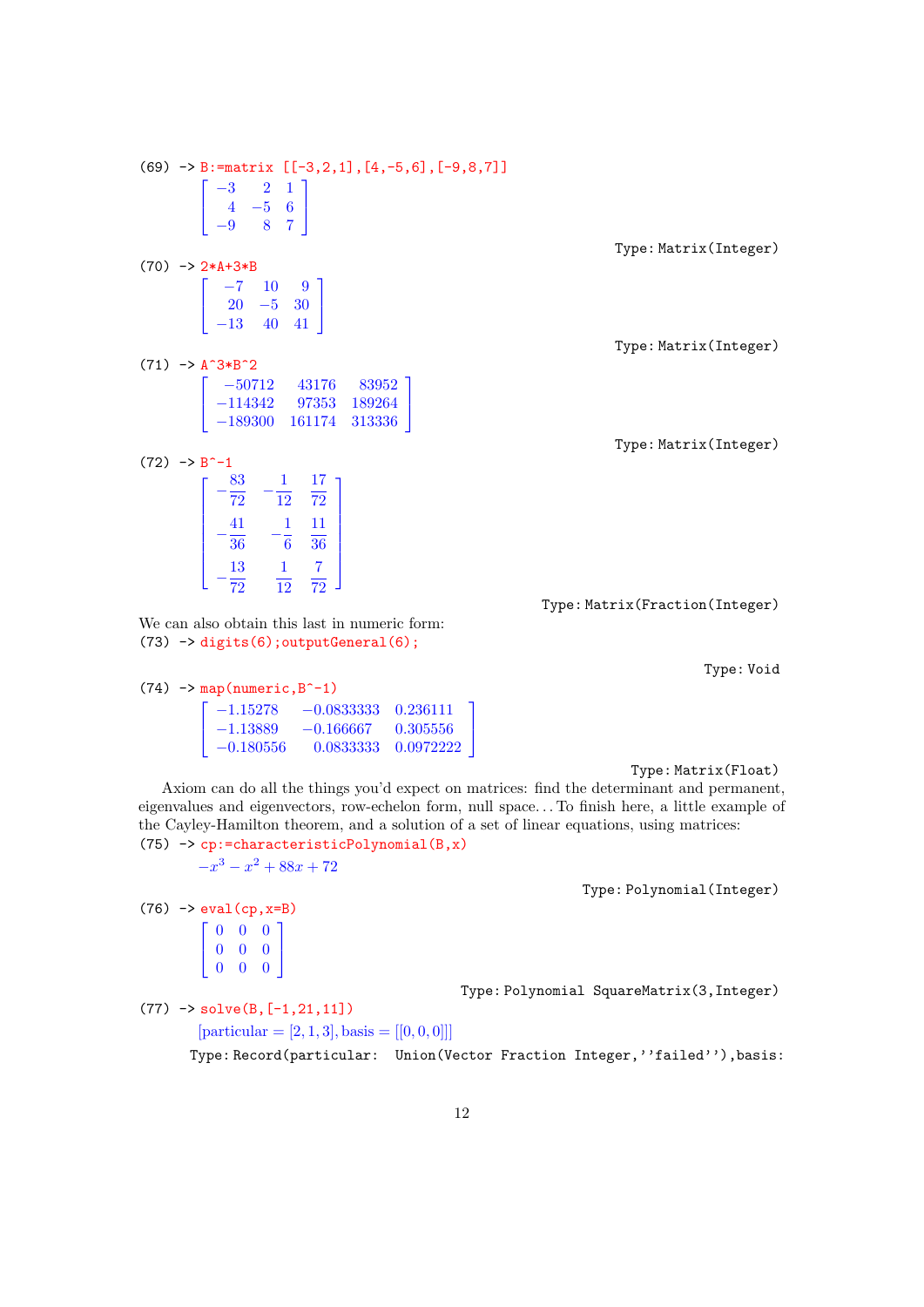List Vector Fraction Integer)

The output of the last command is given using Axiom's Record data structure. To isolate individual parts of this output, we refer to them by name. So to obtain the  $y$  value (the second value), we would use

#### $(78)$  -> %.particular.2 1

Type: Fraction(Integer)

Here the particular is a particular example of a solution, and basis the basis for the set of solutions. This is an easy and elegant way of describing multiple solutions to a linear system.

# 7 Graphics

Moving right on, we now provide a brief introduction to Axiom's graphics.

To obtain graphics, you need to run Axiom in Linux, or in windows within an X-windows system, such as Xming. At the time of writing, there is no native windows graphics subsystem for Axiom. You can also run FriCAS in a web-based notebook interface, using the Python system Jupyter. This system provides typeset output, and also embedded graphics.

Having said that, Axiom's graphics are sophisticated and powerful. In the plane you can draw:

- graphs of functions  $y = f(x)$
- parametric graphs  $(x(t), y(t))$
- graphs defined algebraically  $p(x, y) = 0$
- graphs defined with polar, bipolar, elliptic or parabolic coordinates

In three-dimensions, you can have

- surfaces defined by  $z = f(x, y)$
- parametric space curves  $(x(t), y(t), z(t))$
- surfaces defined parametrically  $(x(s,t), y(s,t), z(s,t))$
- curves or surfaces defined with other coordinate systems, including cylindrical, spherical, paraboloidal, conical

The command to produce any such graphic is draw. The graphic can be changed in numerous ways, either by adding a parameter to the draw command, or by using the associated control panel.

Here are two elementary examples: plane curves, one the graph of a cubic polynomial in cartesian coordinates, the other a trisectrix given in polar coordinates. The commands for each are

 $(79)$  -> draw(x^3-x,x=-1.5..1.5,title=="y=x^3-x");

Type: TwoDimensionalViewport

(80)  $\rightarrow \text{tr}(x) = 4 * \cos(x) - \sec(x)$ 

Type: Void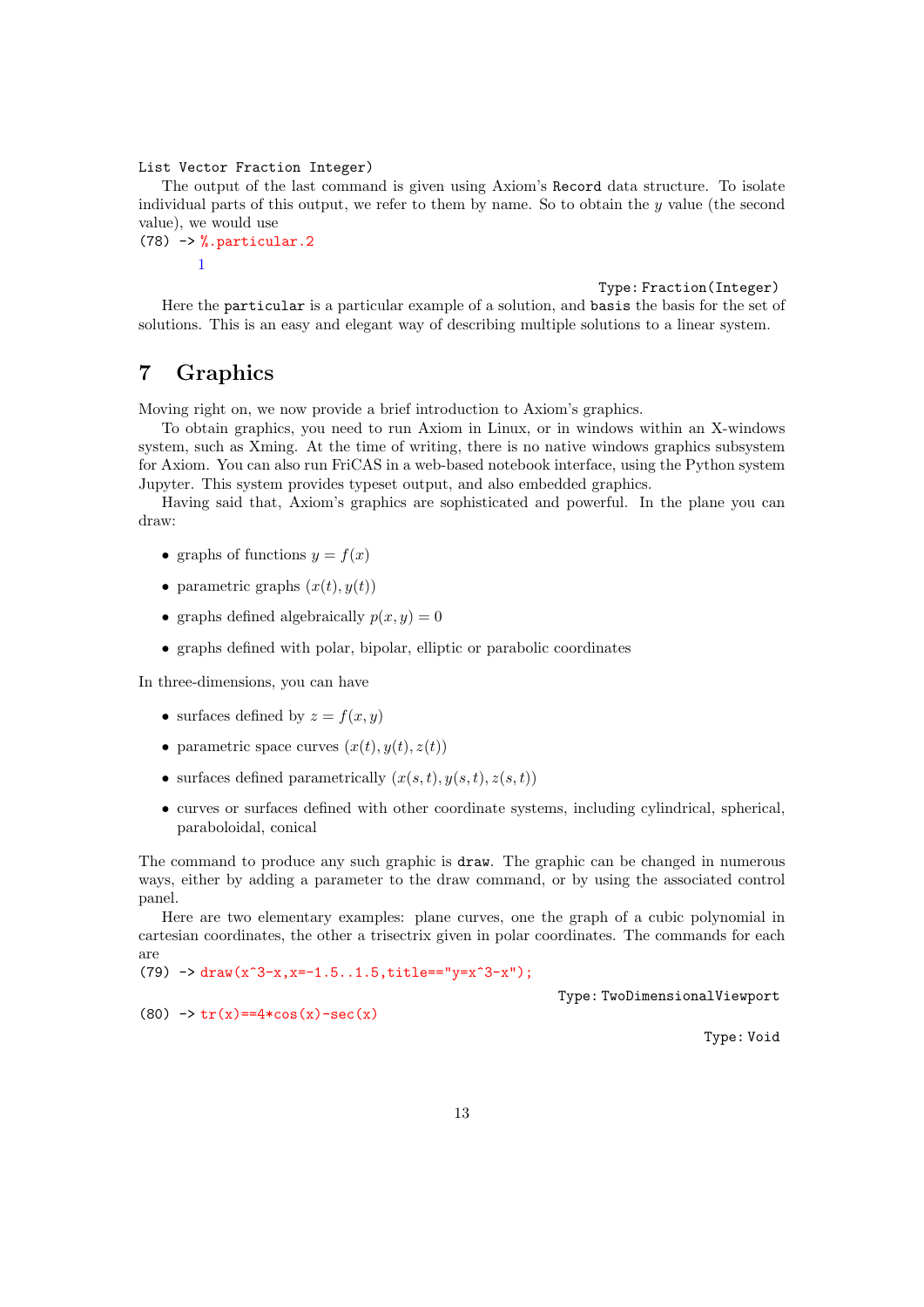

Figure 1: Graphs of plane curves in Axiom

### $(81)$  -> draw(tr(x),coordinates==polar, x=-1.5..1.5,toScale==true, clip== $[-1..3,-3..3]$ , title=="Trisectrix of Maclaurin,  $r = 4cos(t) - sec(t)$ ")

Type: TwoDimensionalViewport

These curves are shown in figure 1.

In Axiom there are options for changing the colour of the curve, the number of data points used to ploat the curve, whether those points are shown or now, and whether the axes are to be shown, the plot drawn at scale, or with the  $x$  and  $y$  values clipped. These can be included in the draw command as extra parameters.

Associated with any such graphic is a control panel, which can be displayed by clicking on the graphic, and is shown in figure 2. The panel allows you to change the size and position of the graphic, whether or not you want points shown (the default is to show points on the curve), whether or not you want a bounding box, or axes, and many other adjustments.

Now for some three-dimensional surfaces, each one given in the form  $y = f(x, y)$ . The first is Scherk's minimal surface, defined implicitly by  $e^z \cos x = \cos y$ , or explicitly as  $z =$  $\log(\cos(y)/\cos(x))$ , and the second is the "monkey saddle" surface defined by  $z = x^3 - 3xy^2$ . The commands to produce them are

(82)  $\rightarrow$  draw(log(abs(cos(y)/cos(x))), x=-1.5..1.5, y=-1.5..1.5);

Type: ThreeDimensionalViewport

(83)  $\rightarrow$  draw(x<sup>-</sup>3-3\*x\*y<sup>-</sup>2, x=-1..1, y=-1..1);

Type: ThreeDimensionalViewport

and they are shown in figure 3

As for 2D graphics, there is a control panel for 3D graphics, which allows you to change much of the appearance of the graphic, as well as its orientation, as shown on the left in figure 4. A second control panel, accessed from the first, allows you to change the bounds of the graphic, and its perspective; this is shown on the right in figure 4.

It's quite easy to build a complicated graphic by plotting several surfaces or shapes on the one set of axes. The following commands illustrate how to set up a graphic consisting of two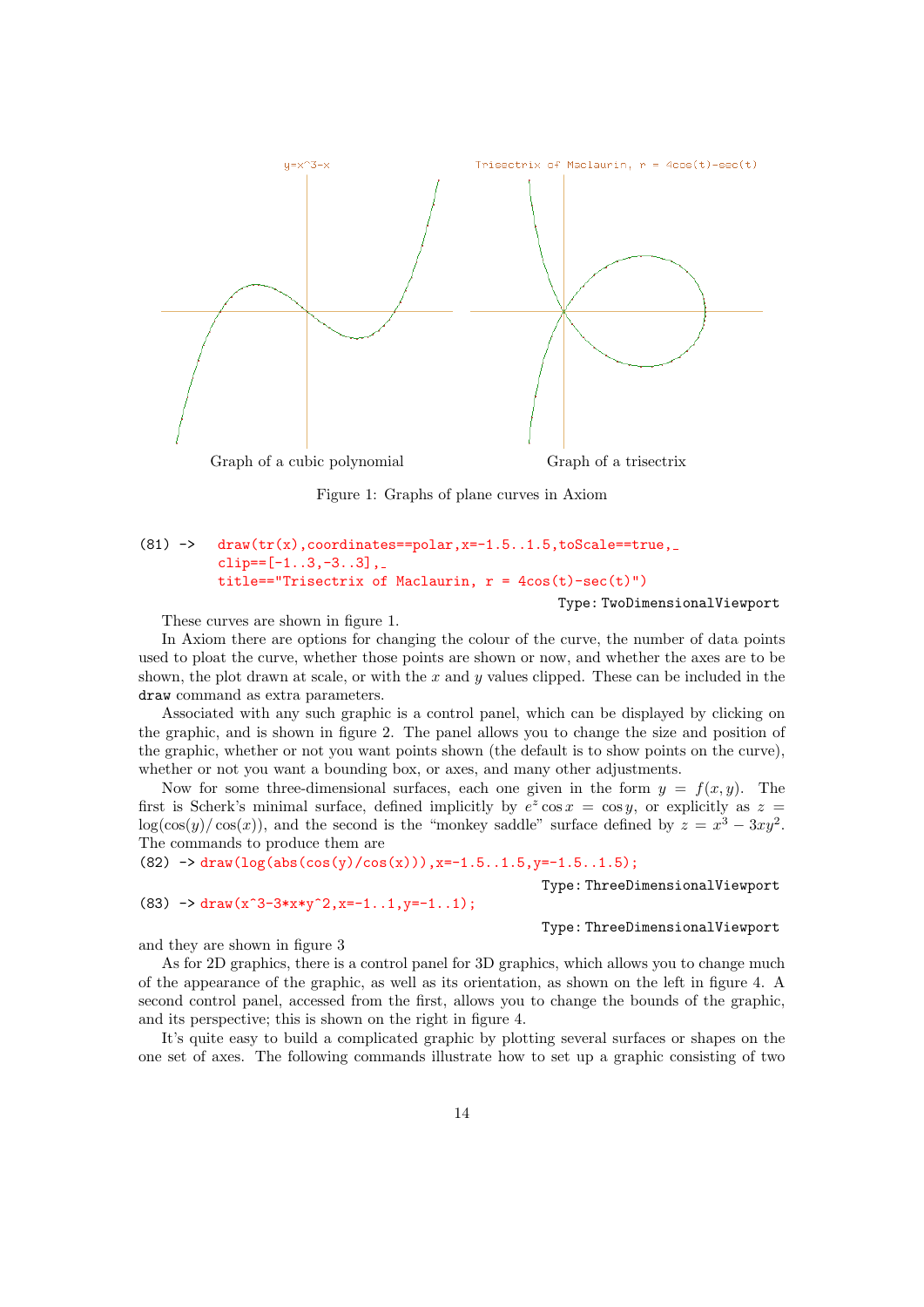

Figure 2: 2D control panel for Axiom graphics

```
interlocked tori:
(84) -> s:=create3Space()$(ThreeSpace DFLOAT)
        3-Space with 0 components
                                                          Type: ThreeSpace DoubleFloat
(85) \rightarrow draw(curve(0,2*cos(t)+2,2*sin(t)),t=0..2*%pi,tubeRadius==0.3,space==s)
        ThreeDimensionalViewport: "0"
                                                      Type: ThreeDimensional Viewport
(86) \rightarrow draw(curve(2*cos(t),2*sin(t),0),t=0..2*%pi,tubeRadius==0.3,
        space==s, title=="Interlocked Tori")
        ThreeDimensionalViewport: "Interlocked Tori"
                                                      Type: ThreeDimensional Viewport
   and the result is shown in figure 5.
   Finally, a couple of knots; first a trefoil knot, constructed parametrically with
     x(t) = \sin(t) + 2\sin(2t)
```

```
y(t) = \sin(3t)z(t) = \cos(t) - 2\cos(2t)
```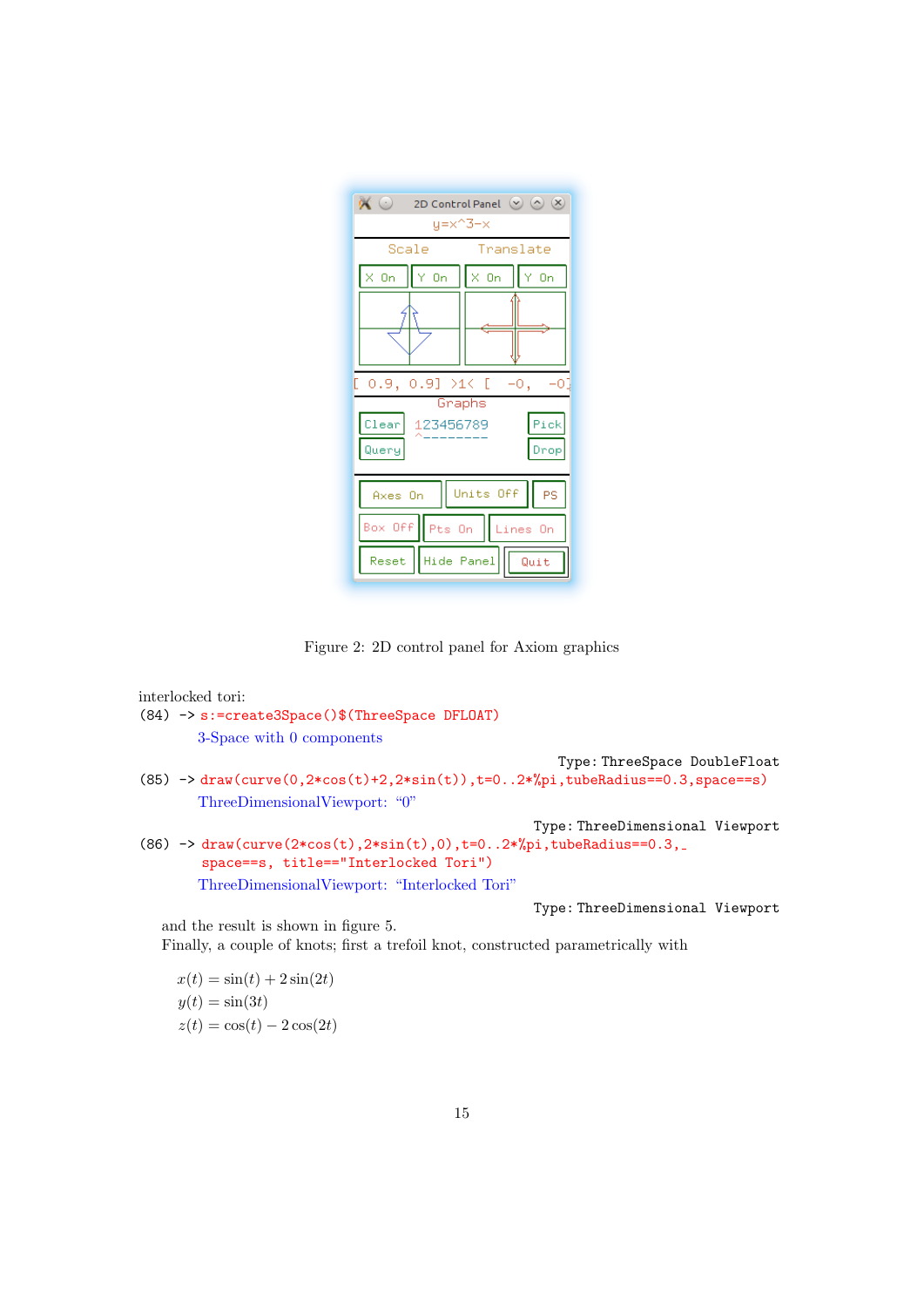

 $\begin{minipage}{.4\linewidth} \textbf{Scherk's minimal surface} & \textbf{Monkey saddle} \end{minipage}$ 

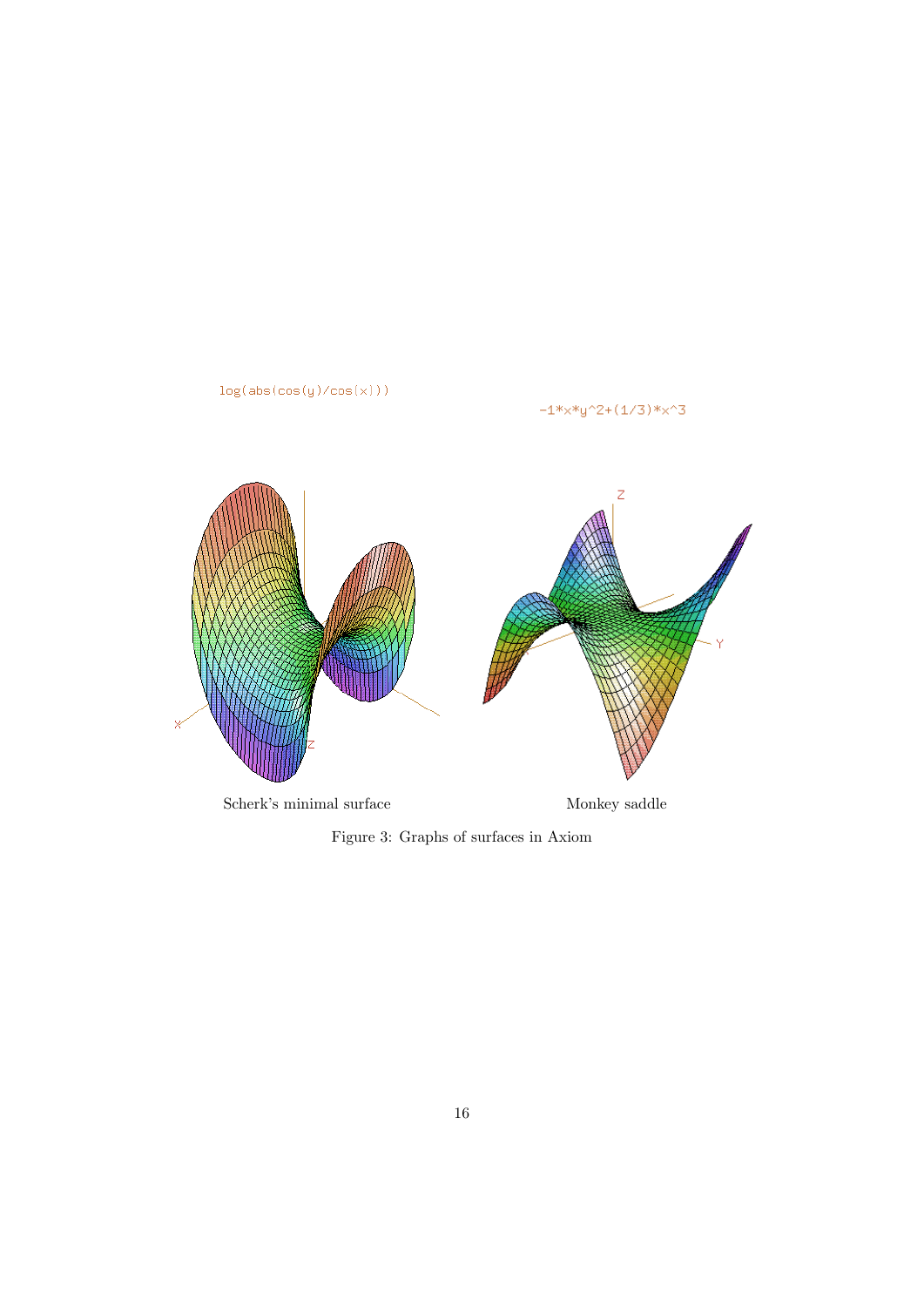

Figure 4: 3D control panels for Axiom graphics

and a figure of eight knot with

 $x(t) = (2 + \cos(4t)) \cos(6t)$  $y(t) = (2 + \cos(4t)) \sin(6t)$  $z(t) = 2\sin(8t)$ 

(I found these equations at http://www.infradead.org/~wmp/proj\_knots.html.) They can be written into Axiom as

```
(87) -> draw(curve(sin(t)+2*sin(2*t),sin(3*t),cos(t)-2*cos(2*t)),
        tubePoints==19,t=0..2*%pi,tubeRadius==0.3,title=="Trefoil knot")
       ThreeDimensionalViewport : "Trefoil knot"
```

```
Type: ThreeDimensionalViewport
```

```
(88) -> draw(curve((2+\cos(4*t))*\cos(6*t), (2+\cos(4*t))*\sin(6*t), 2*sin(8*t)),tubePoints==19,t=-%pi..%pi,tubeRadius==0.3,title=="Figure of eight knot")
```
ThreeDimensionalViewport : "Figure of eight knot"

Type: ThreeDimensionalViewport

and are shown in figure 6.

# 8 Types

So far, Axiom does most of the calculation we would expect of any computer algebra system. But now we look at an aspect of Axiom which sets it apart from other systems: its use of types. In Axiom, "type" is another word for "domain", or "domain of computation", which is a method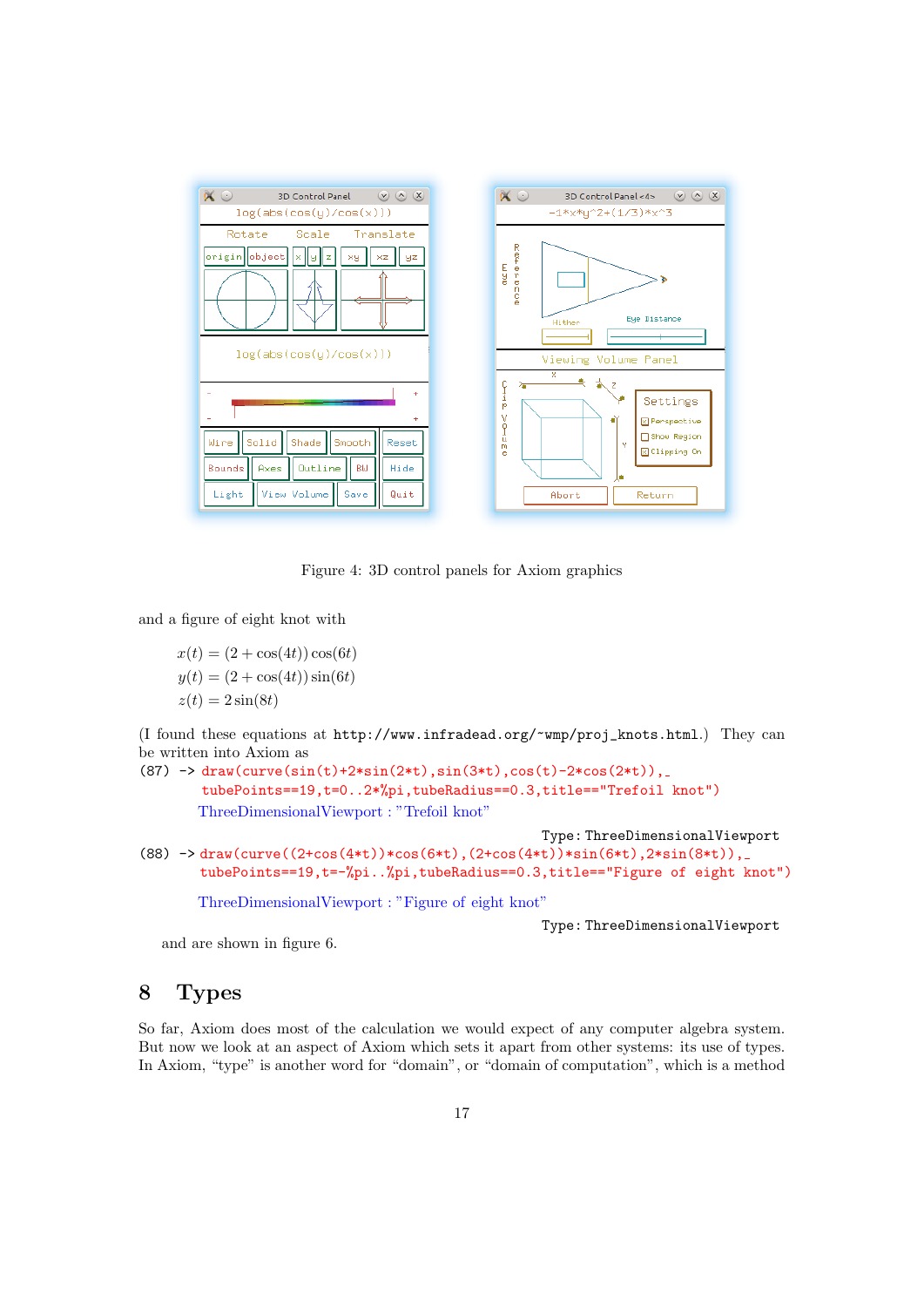

Figure 5: Interlocked tori

of organizing all objects. Objects include standard mathematical constructs such as matrices, functions, integers, abelian groups; data structures such as lists and arrays; as well as constructs built up from other constructs. Thus in Axiom we can create and use the type: "List of square matrices of polynomials over integer fractions". The type of the operand indicates the type of the operation: a simple multiplication \* will have a different interpretation depending on whether the operands are integers, real numbers (floats), matrices, elements of a finite field, or many other types.

There are three special symbols which are used when dealing with types:

:: This is used for converting from one type to another. In the form

#### object::type

it takes the object object and converts it to type type.

\$ This means to take the operation as defined for objects of the given type. It is used in the form

#### (operand1 operation operand2)\$type

@ This means to choose the operation (and possibly convert the types of the objects, if needed) so that the result is of the given type.

As examples of the use and misuse of these symbols, let's investigate a modular power:

 $a^n \bmod p$ 

Such operations form much of the basis of modern cryptography. Start by defining a prime  $p$ and an exponent n:  $(89)$  -> reseed $(1)$ 

Type: Void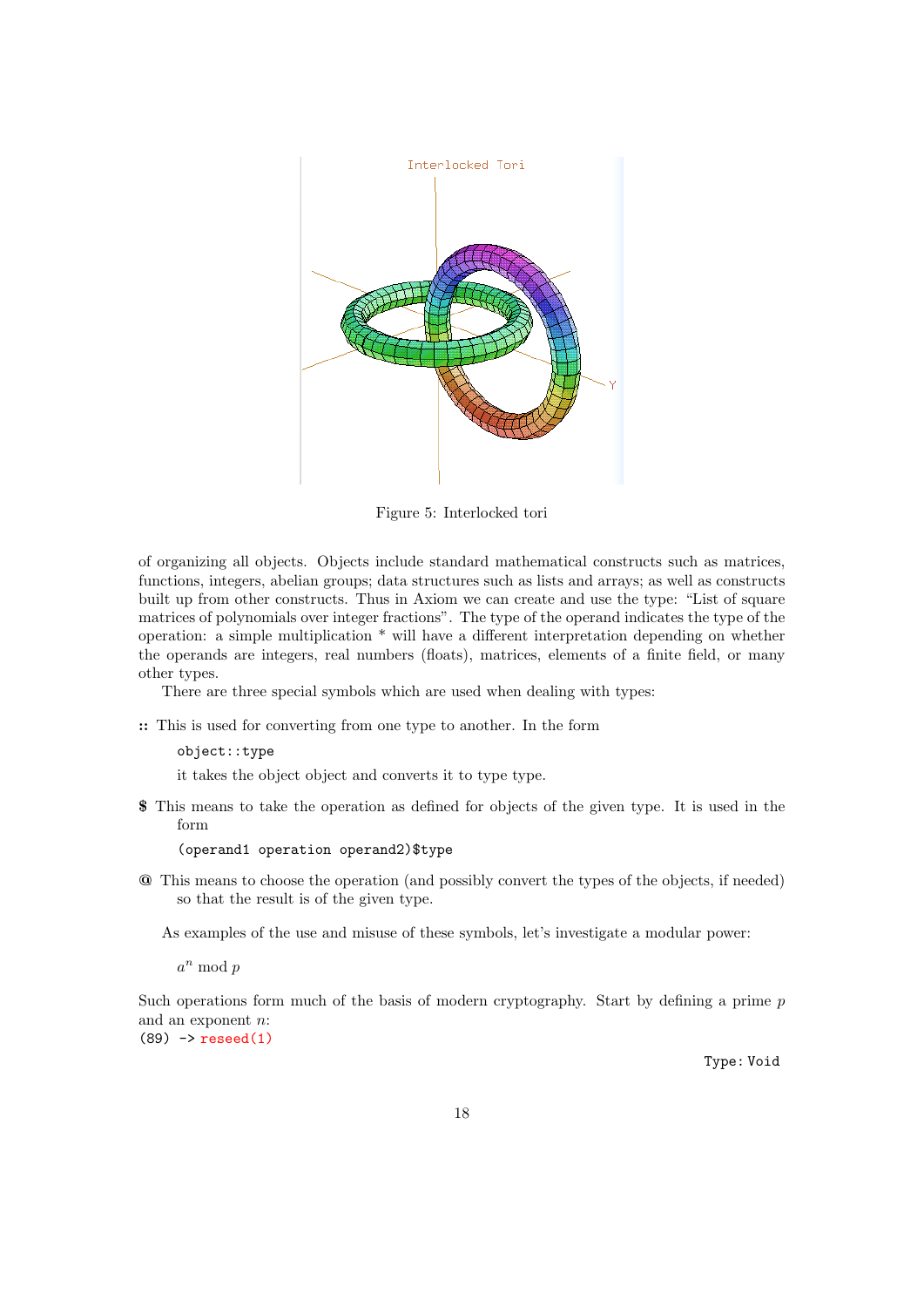



(90)  $\rightarrow$  p:=nextPrime(randnum(10^10)) 8537081929

Type: PositiveInteger

(91)  $\rightarrow$  n:=randnum(10^10 1840983108

 $(93)$  ->  $(a^n n)$  @ZMOD(p) 3213930103

 $(94)$  ->  $(a::ZMOD(p))^n$ 3213930103

Type: PositiveInteger

The use of reseed at the beginning ensures that if you try this, you will obtain the same random numbers. Now we will attempt to compute the above modular power with  $a = 7$ :  $(92)$  -> a:=7;

Type: PositiveInteger

Type: IntegerMod(8537081929)

Type: IntegerMod(8537081929)

In each of these commands, the power operation is performed using its modular version, which is both highly efficient and only uses small numbers. However:  $(95)$  ->  $(a^n n)$ :  $ZMOD(p)$ 

will just hang, and produce no result, and possibly even cause Axiom to crash. This command is actually asked Axiom to first compute  $a^n$  (which is a huge number), and then reduce that number modulo p.

Here's another example of type conversion, this time using polynomials over prime fields. The abbreviation for the finite field of residues modulo a prime  $p$  is  $PF(p)$ .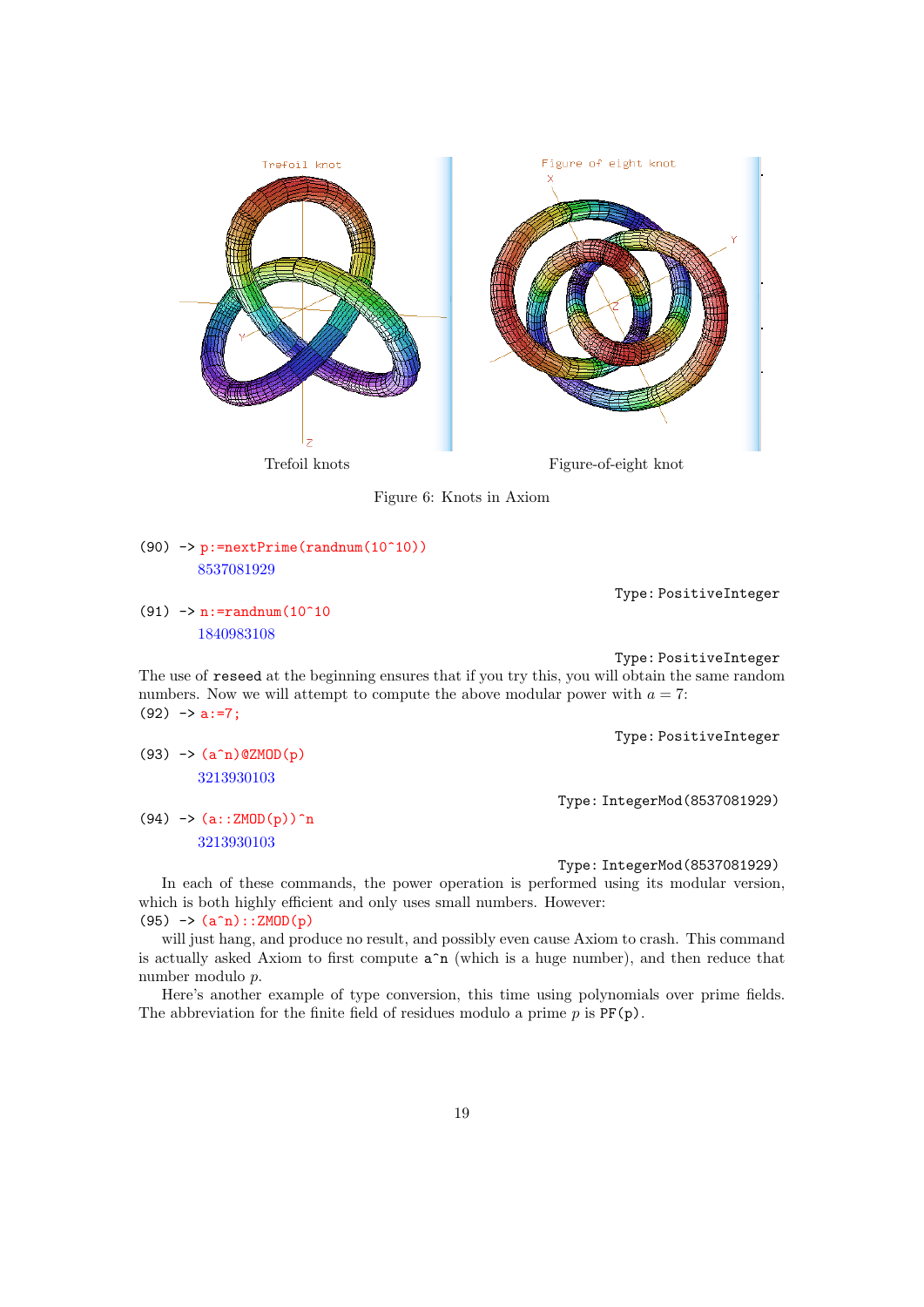- (96)  $\rightarrow$  p:=1+x+x<sup>2</sup>+x<sup>2</sup>+x<sup>2</sup>+x<sup>2</sup>  $x^4 + x^3 + x^2 + x + 1$
- $(97)$  -> factor(p)  $x^4 + x^3 + x^2 + x + 1$
- (98)  $\rightarrow$  factor(p::POLY PF 5)  $(x+4)^5$
- (99) -> factor(p::POLY PF 11)  $(x + 2)(x + 6)(x + 7)(x + 8)$
- (100) -> factor(p::POLY PF 19)  $(x^{2} + 5x + 1)(x^{2} + 15x + 1)$

Type: Polynomial Integer

Type: Factored Polynomial Integer

Type: Factored Polynomial PrimeField 5

Type: Factored Polynomial PrimeField 11

Type: Factored Polynomial PrimeField 19 Notice that we needed to change the type of p to POLY PF p: that is, to Polynomials over the Prime Field p. If we tried to write, for example

factor(p::PF 5)

we would obtain the error

Cannot convert the value from type Polynomial(Integer) to PrimeField (5).

Now some examples with matrices:  
\n(101) 
$$
\rightarrow
$$
 A: =matrix [[1,2,3],[4,5,6],[7,8,10]]  
\n
$$
\begin{bmatrix}\n1 & 2 & 3 \\
4 & 5 & 6 \\
7 & 8 & 10\n\end{bmatrix}
$$
\nType: Matrix Integer  
\n(102)  $\rightarrow$  A<sup>(-1)</sup>  
\n
$$
\begin{bmatrix}\n- \frac{2}{3} & - \frac{4}{3} & 1 \\
- \frac{2}{3} & \frac{11}{3} & -2 \\
1 & -2 & 1\n\end{bmatrix}
$$
\nType: Matrix Fraction Integer  
\n(103)  $\rightarrow$  (A: :MATRIX PF 11)<sup>(-1)</sup>  
\n
$$
\begin{bmatrix}\n3 & 6 & 1 \\
3 & 0 & 9 \\
1 & 9 & 1\n\end{bmatrix}
$$
\nType: Matrix Fraction Integer  
\n(104)  $\rightarrow$  (A: :MATRIX PF 101)<sup>(-1)</sup>  
\n
$$
\begin{bmatrix}\n50 & 54 & 30 \\
95 & 88 & 71 \\
4 & 33 & 8\n\end{bmatrix}
$$
\nType: Matrix PrimeField 101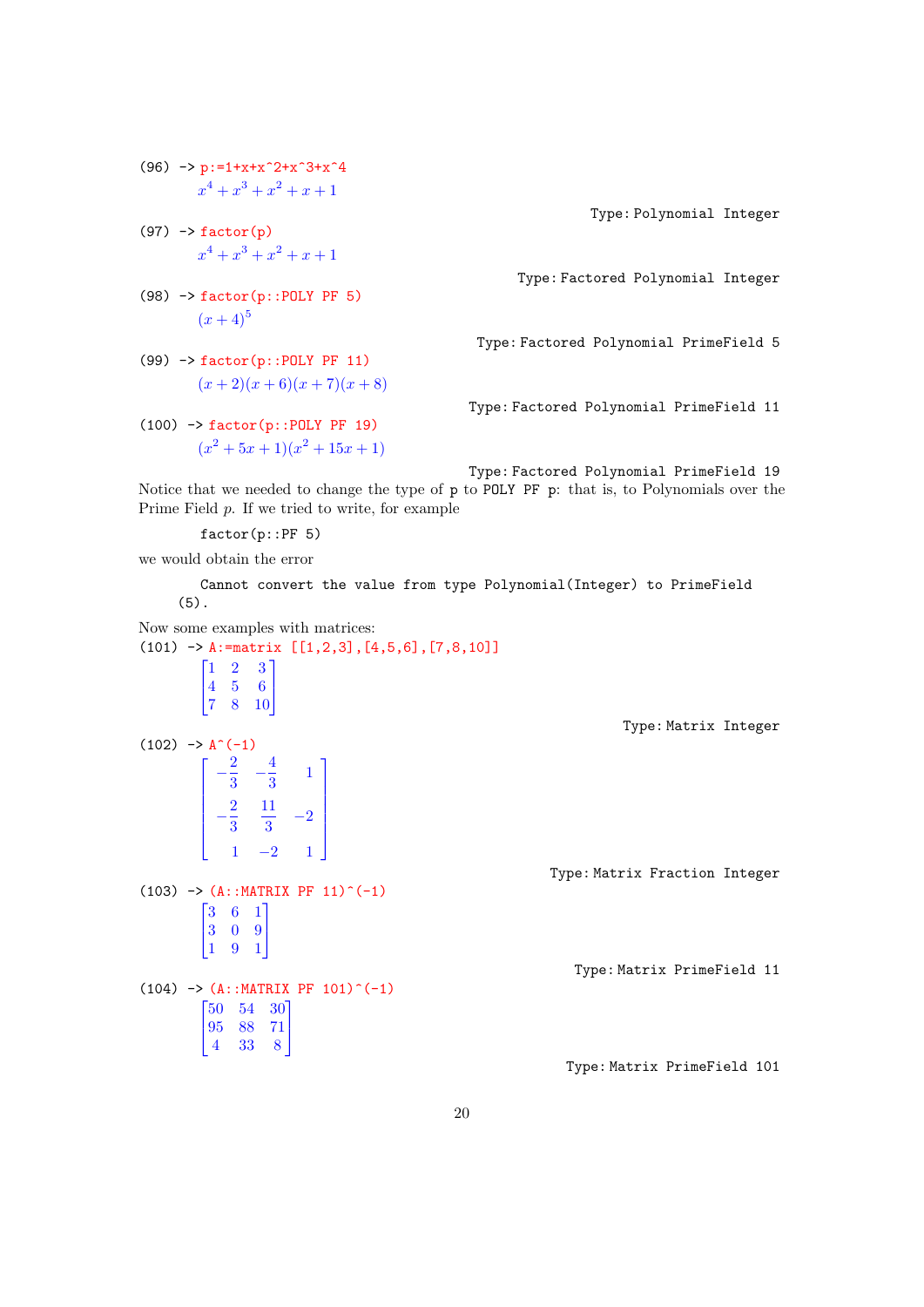$(105)$  ->  $A*$ %  $\sqrt{ }$  $\overline{\phantom{a}}$ 1 0 0 0 1 0 0 0 1 1  $\mathbf{I}$ 

### Type: Matrix PrimeField 101

Note that again we had to give the full type of A. If we tried to convert A to type "PF 11" Axiom would return an error message saying that the particular conversion is not possible.

Recall earlier on that an expansion of a multivariate polynomial treats the result as a polynomial in one variable, whose coefficients are polynomials in the other variables:

```
(106) -> expand((x-2*y+3*z)^3
```

```
27z^3 + (-54y + 27x)z^2 + (36y^2 - 36xy + 9x^2)z - 8y^3 + 12xy^2 - 6x^2y + x^3
```
Type: Polynomial(Integer)

To obtain a "full" expansion, we have to use the DistributedMultivariatePolynomial type, which is abbreviated as DMP:

```
(107) -> expand((x-2*y+3*z)^3)::DMP([x,y,z],INT)x^3 - 6xy^2 + 9x^2z + 12xy^2 - 36xyz + 27xz^2 - 8y^3 + 36y^2z - 54yz^2 + 27z^3
```

```
Type: DistributedMultivariatePolynomial([x,y,z],Integer)
   Finally, some examples of "package calling"—calling a command with the same name (in this
case random) but from different packages. The first command requests a random integer; the
second a random residue from the prime field \mathbb{Z}/31\mathbb{Z}, then random element from the finite field
\mathbb{Z}_2[x]/(x^6+x+1), and a random square matrix over a prime field:
(108) -> random()$INT
        26799862
                                                                                 Type: Integer
(109) -> random()$PF 31
        7
                                                                        Type: PrimeField(31)
(110) -> random()$FFP(PF 2, x^6+x+1\%A^5 + \%A^3 + \%A^2Type: FiniteFieldExtensionByPolynomial(PrimeField(2),?^6+?+1)
(111) -> random()$SQMATRIX(4,PF 31)
         \sqrt{ }\begin{array}{c} \hline \end{array}22 12 7 16
           5 19 16 22
           1 24 20 8
           8 3 18 28
                          1
                          \overline{\phantom{a}}Type: SquareMatrix(4,PrimeField(31))
```
# 9 Programming

Axiom has a full and complete, and well-structured programming language. Rather than describe it in detail, I'll just make a few general remarks, and provide a few examples.

## A simple function

Here's an example of a simple program, to solve an equation numerically by the bisection method. We implement the following algorithm: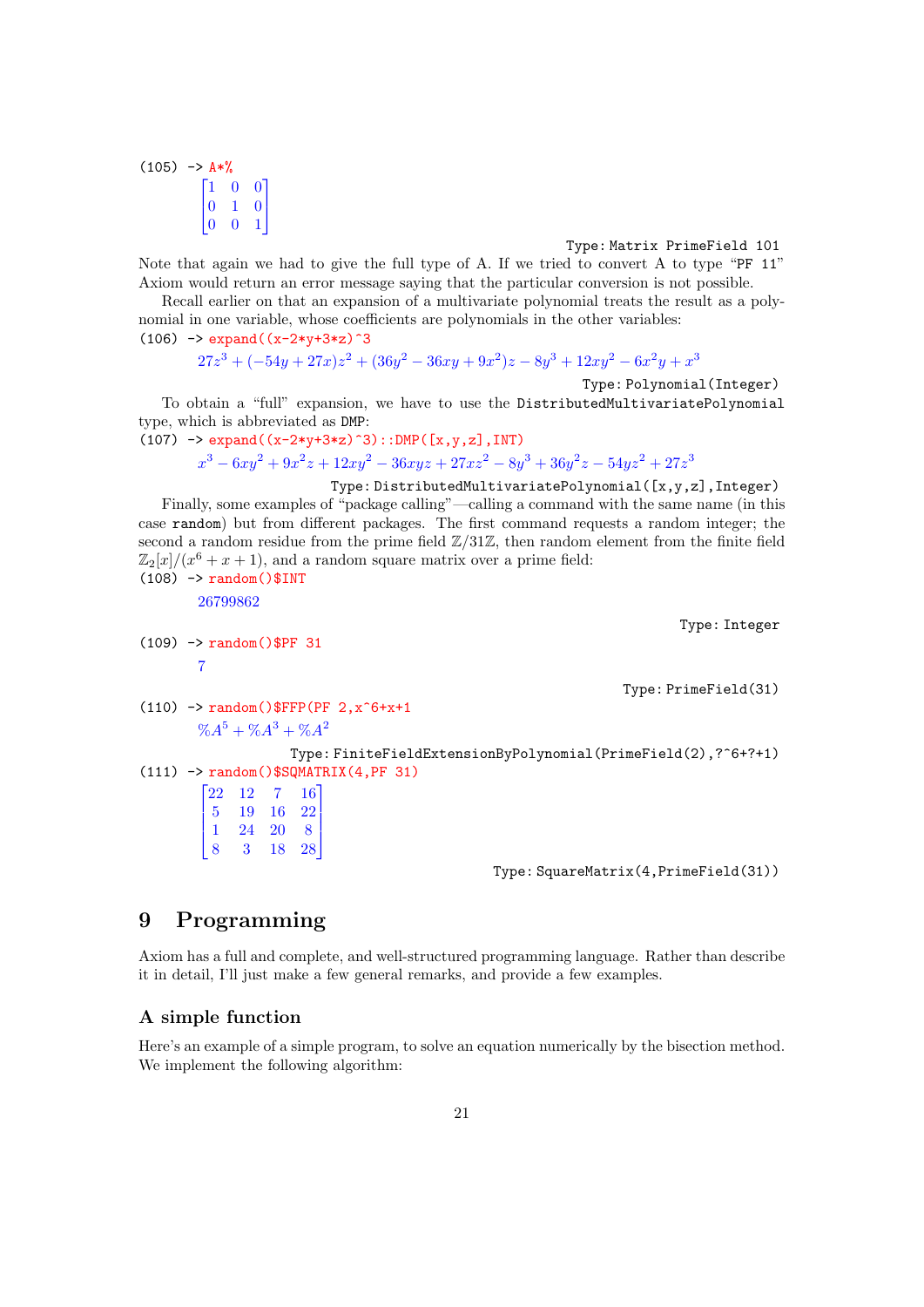```
Require: function f(x), values a,b for which f(a)f(b) < 0, a tolerance \epsilonwhile |f(a)| > \epsilon do
       c = (a + b)/2if sgn(f(a)) = sgn(f(c)) then
           a = celse
           b = cend if
  end while
  return a
```
For this algorithm at least, the program is very similar in Axiom:

```
bisect(f.a.b.eps) =local c
  while abs(f(a))>eps repeat
    c:=numeric (a+b)/2
    if sign(f(a))=sign(f(c)) then
      a:=c
    else
      b:=creturn(a)
```
Note that for ease of exposition I've done no sign checking on the values of  $f(a)$  and  $f(b)$ . This little program can be saved in a file called bisect.input and read into Axiom with the command

)read bisect

And now it can be used:  $(112)$  -> bisect(x+->x^5+x^2-1,0,1,1.0e-12) 0.8087306004 7929357097

Note the use of anonymous functions.

Type: Float

Axiom programs are made of blocks, which are groups of statements all with the same indentation, or alternatively delineated with parentheses; the statements being separated with semicolons. The above program could be entered as

```
bisect2(f,a,b,eps) == (while abs(f(a))>eps repeat (c:=numeric (a+b)/2;
if sign(f(a))=sign(f(c)) then a:=c else b:=c), return a)
```
This is equally correct, but less readable.

Axiom contains the usual programming constructs: loops with for and while, branching, and recursion. The above program shows several of these.

### An algebraic problem

If you factorize  $x^n - 1$  for a few values of n, each factor seems to have non-zero coefficients only of 1 or  $-1$ . This might lead us to conjecture that this is the case for all n. We can write some functions and programs to test this. First, the maximum coefficient of a polynomial:

```
maxCoeff(p) ==reduce(max,map(abs,coefficients(p)))
```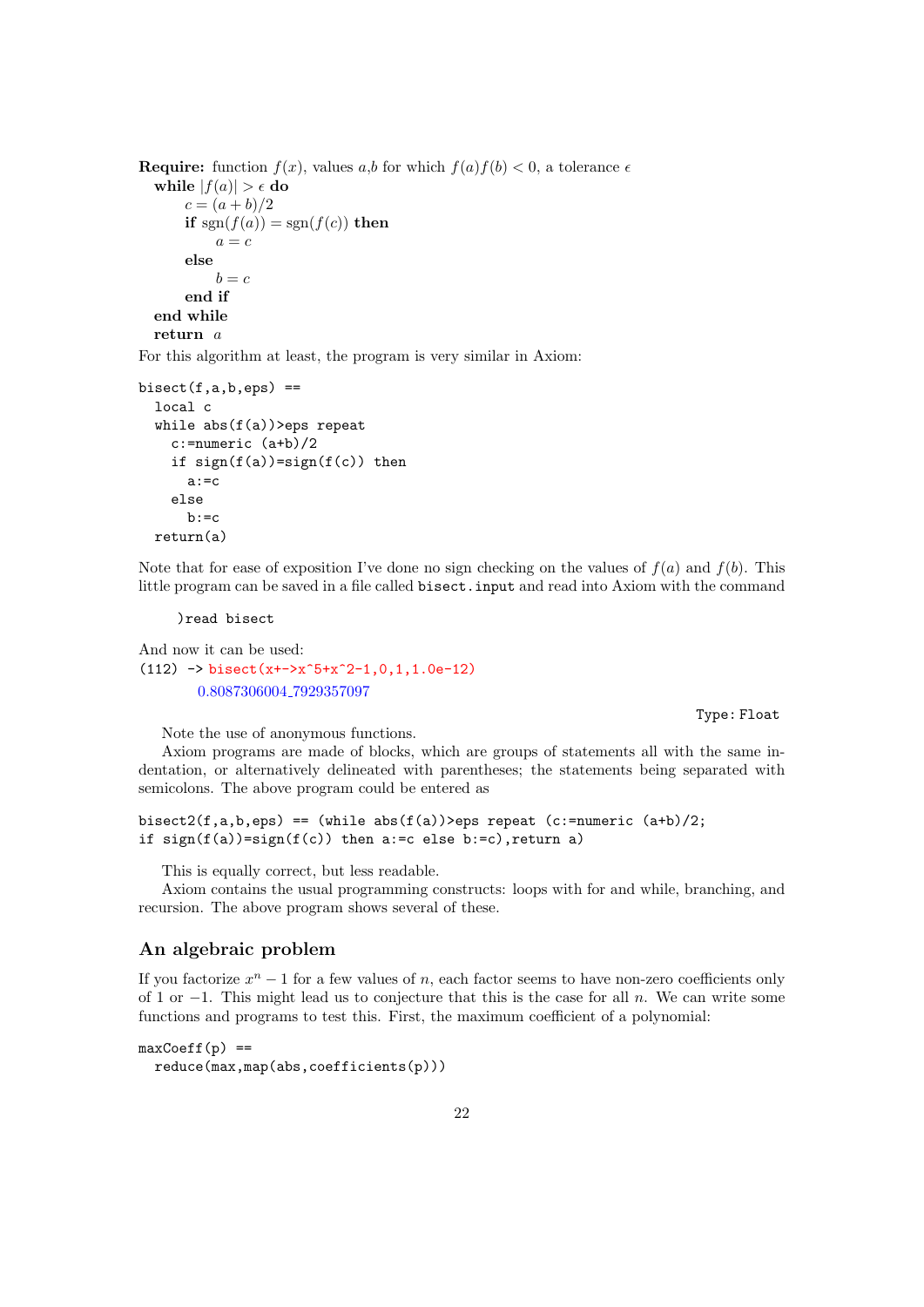Next, the maximum coefficient taken over all factors of a polynomial:

```
maxFactCoeff(G) ==reduce(max,[maxCoeff(nthFactor(q,j)) for j in 1..numberOfFactors(q)])
```
Finally, the "driver" program which simply lists all values of n for which the factorization of  $x<sup>n</sup> - 1$  contains a factor one of whose coefficients has an absolute value greater than 1:

```
testCoeff() ==for k in 1.. repeat
    if maxFactCoeff(factor(x^*(k::PI)-1))>1 then print(k)
```
Put all these into a single file, called say maxFactor.input, read it into Axiom with (113) -> )read maxFactor and run it with  $(114)$  -> testCoeff() You will obtain the following values: 105 165 195 210 255 273 285 315 330 345 357

and so on, until either you hit CTRL-c to abort the program, or you hit your computer with a heavy brick. (I suggest the first method).

This problem can be equivalently stated in terms of the coefficients of cyclotomic polynomials, and in fact the sequence generated above is sequence A013590 in the Online Encyclopaedia of Integer Sequences: "Orders of cyclotomic polynomials containing a coefficient  $\geq$ = 2."

## 10 Documentation

Like all Computer Algebra Systems, Axiom has both online documentation, and various other web pages devoted to its description.

## HyperDoc

If you are using Axiom under linux, or under Windows with the Xming X-server, you will have access to the HyperDoc help browser. Although this can look a little old-fashioned (in terms of its widgets), it is extraordinarily powerful, and very useful. It contains:

- the complete text of the book "Axiom: The Scientific Computation System" by Richard Jenks and Robert Sutor (Springer, 1992), in a convenient hypertext format
- masses of examples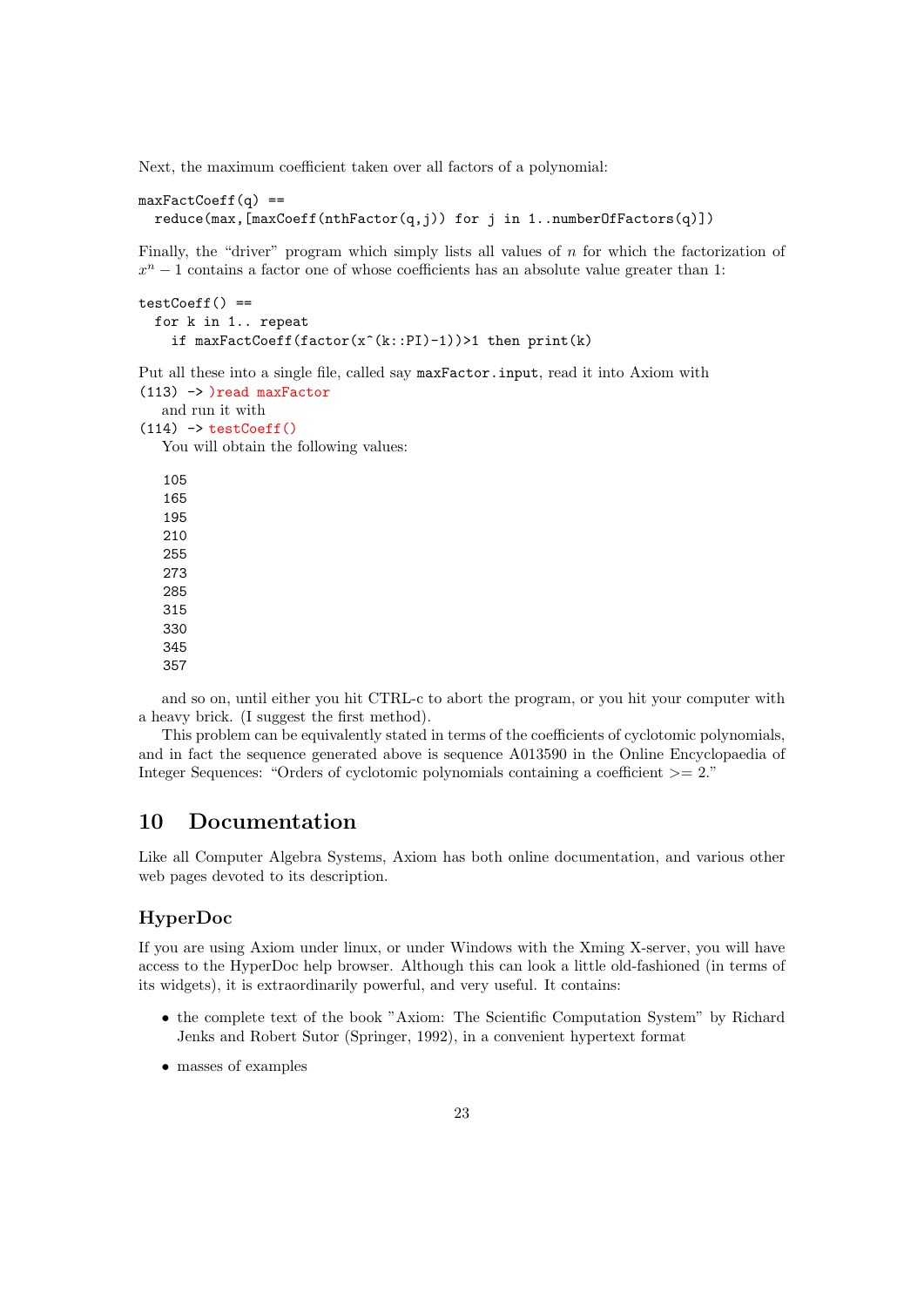- a useful search facility
- a browse system, where you can browse Axiom by commands, or libraries. For example, you can find all the commands which apply to finite fields, what they do, and how they can be used.

HyperDoc is started automatically when you start Axiom. Although HyperDoc can be used as a stand-alone help browser, it connects with Axiom using a socket, so it can run Axiom commands.

Figure 7 shows a couple of screenshots; one with graphics, one with algebra.



Figure 7: Hyperdoc

### Other help from within Axiom

If you only have a console based Axiom, then there is limited help available from within Axiom itself. However, there are a few commands you can use to provide some information. Suppose, for example, you wish to list all operations containing the string "diff". Then you enter

)wh op diff

which is an abbreviation for

)what operations diff

and receive the output

Operations whose names satisfy the above pattern(s):

diff difference differentialVariables differentiate exteriorDifferential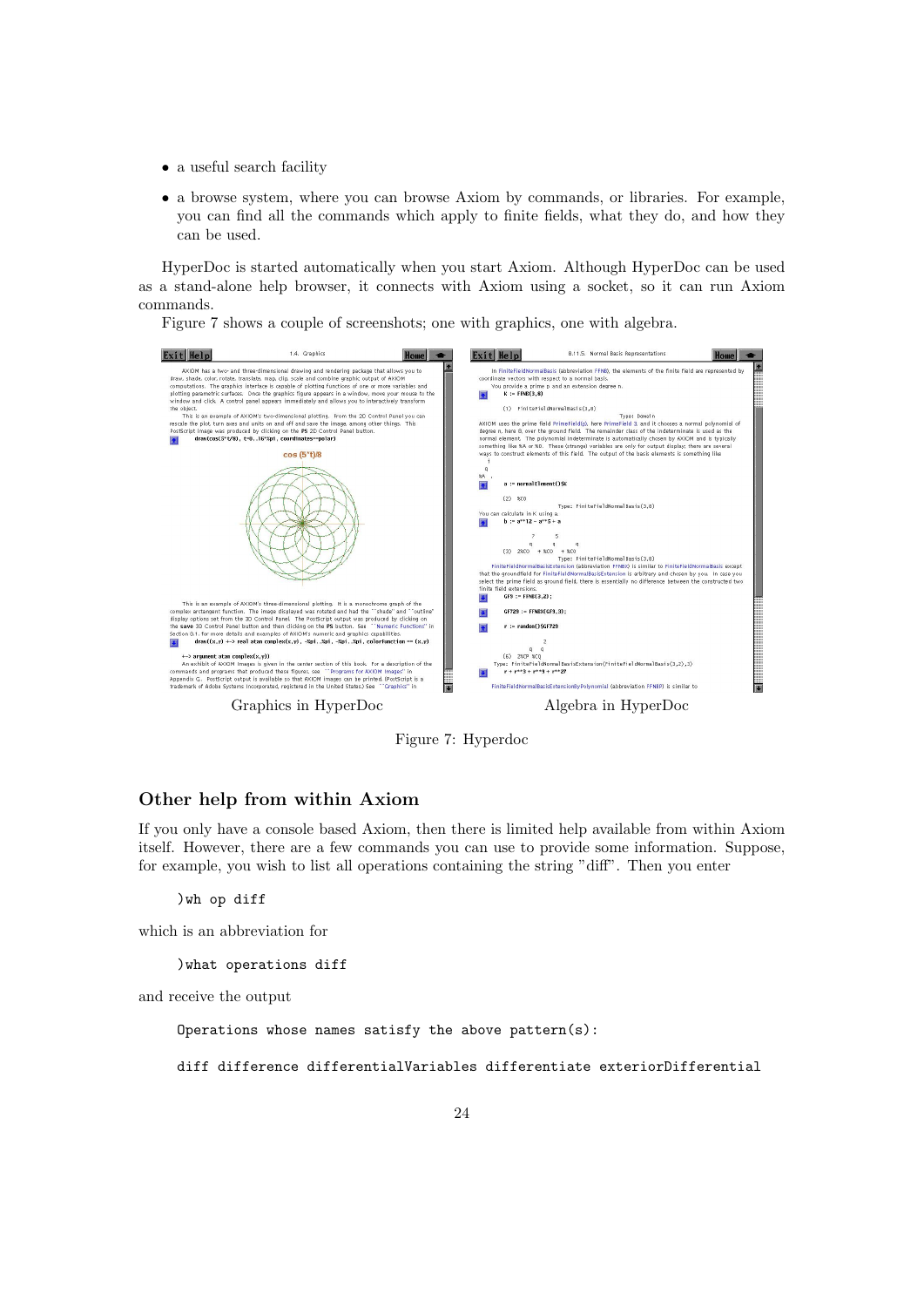mergeDifference setDifference symmetricDifference totalDifferential

To get more information about an operation such as differentiate, issue the command

)display op differentiate

To list domains, categories or packages, you can write

)wh do diff )wh ca diff )wh pa diff

The command

)wh th diff

which is an abbreviation for

)what things diff

lists everything which contains the substring "diff". Now suppose we want to find out about the operation "difference":

)d op difference

which is an abbreviation for

)display operation difference

and which produces

There are 2 exposed functions called difference : [1] (D,D1) -> D from D if D has SETAGG D1 and D1 has SETCAT [2] (D,D) -> D from D if D has SETAGG D1 and D1 has SETCAT

If you want to find out what "difference" actually does, without using HyperDoc, and from within Axiom itself, you can't.

However, a very handy command is show, which when applied to a domain lists all operations defined on that domain. Here for exmaple, we find out about Cliiford alegbras, whose type has abbreviation CLIF:

)sh CLIF

with output

```
CliffordAlgebra(n: PositiveInteger,K: Field,Q: QuadraticForm(n,K))
 is a constructor
 Abbreviation for CliffordAlgebra is CLIF
This constructor is exposed in this frame.
Issue )edit /usr/local/axiom/mnt/linux/../../src/algebra/CLIF.spad
to see source code for CLIF
```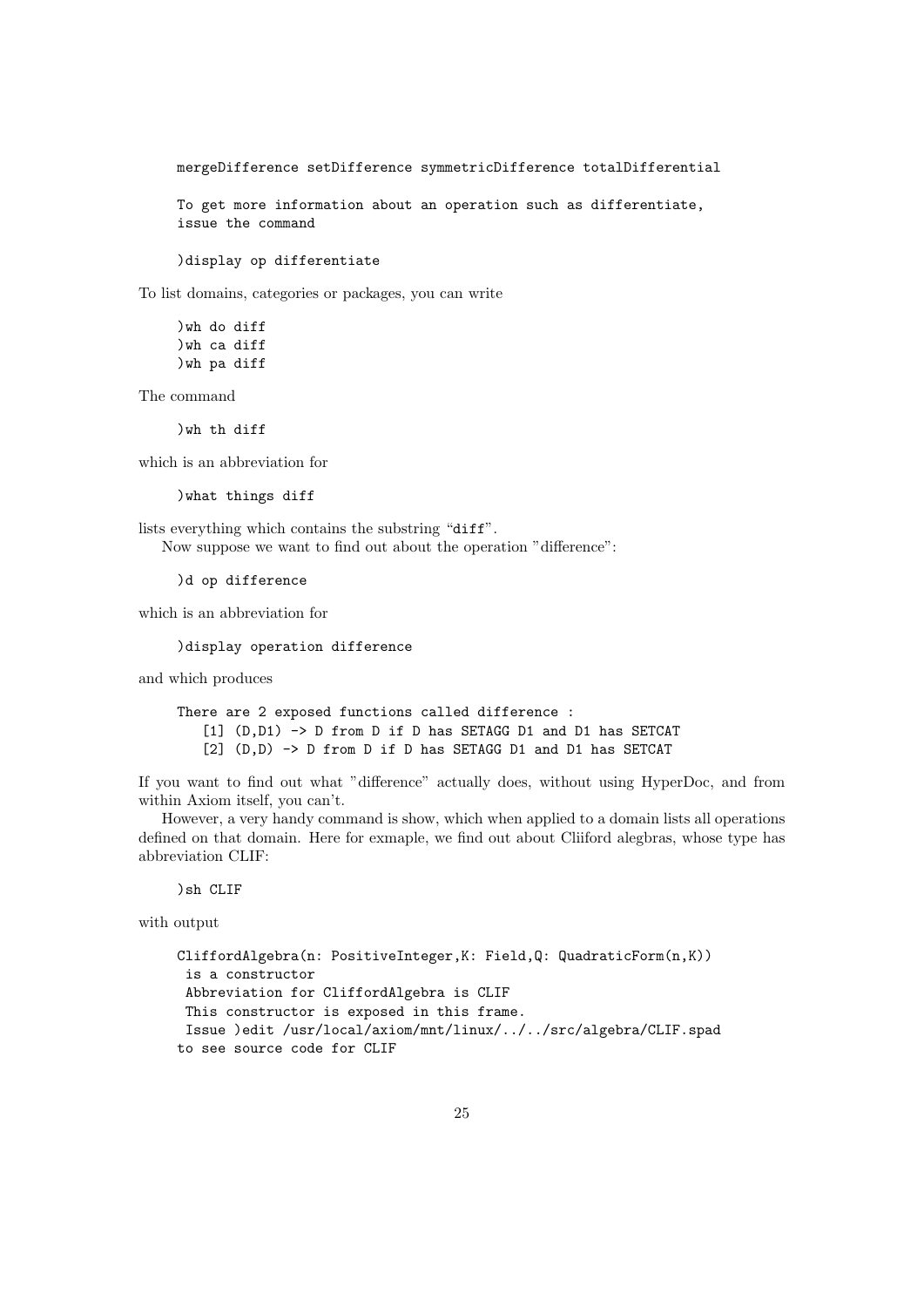```
------------------------------- Operations -------------------------------
?*? : (\%, K) \rightarrow \% ?*? : (K, \%) \rightarrow \%?*? : (\frac{9}{6}, \frac{9}{6}) \rightarrow \frac{9}{6} ?*? : (Integer, \frac{9}{6} \rightarrow \frac{9}{6}?*? : (PositiveInteger,%) -> % ?**? : (%,PositiveInteger) -> %
?+? : (\%, \%) \rightarrow \% ?-? : (\%, \%) \rightarrow \%-? : % -> %
?=? : (\%, \%) \rightarrow \text{Boolean} 1 : () -> %
0 : () -> % ?^? : (%,PositiveInteger) -> %
coerce : K -> % coerce : Integer -> %
coerce : % -> OutputForm dimension : () -> CardinalNumber
e : PositiveInteger -> % hash : % -> SingleInteger
latex : \% \rightarrow String one? : \% \rightarrow Boolean recip : \% \rightarrow Union(\%, "failed") sample : () -> \%recip : \% \rightarrow Union(\%, "failed")
zero? : % -> Boolean ? - =? : (\%, \%) -> Boolean?*? : (NonNegativeInteger,%) -> %
?**? : (%, NonNegativeInteger) -> %
?^? : (%, NonNegativeInteger) -> %
characteristic : () -> NonNegativeInteger
coefficient : (%,List PositiveInteger) -> K
monomial : (K,List PositiveInteger) -> %
subtractIfCan : (%,%) -> Union(%,"failed")
```
It seems that we can add, subtract, multiply and divide elements in a Clifford algebra, as well as raising an element to an integer power. As well as other operations.

### Local help outside Axiom

If you have a complete Axiom system, or have compiled it from scratch and also compiled the documentation, you'll find some useful files in the

/usr/share/doc/axiom-doc

directory, of which the most important and useful are:

rosetta.dvi This is the "Rosetta Stone" and provides a "collection of synonyms for various operations in the computer algebra systems Axiom, Derive, GAP, Gmp, DoCon, Macsyma, Magnus, Maxima, Maple, Mathematica, MuPAD, Octave, Pari, Reduce, Scilab, Sumit and Yacas." Without being comprehensive, it is nonetheless an incredibly useful document, especially if you're coming to a new CAS after experience with another.

book.dvi This is the Jenks/Sutor book, with additions—1136 pages! Not for printing!

bookvol1.dvi This is a Tutorial volume, and a very good starting place for learning about Axiom. It exists also in printed form, available from lulu.com.

## Online help

There is also some very good material online. First off is an xhtml version of the Jenks/Sutor book, at http://axiom-wiki.newsynthesis.org/uploads/contents.xhtml

Complete pdf files of all Axiom user documentation are available at http://www.axiom-developer. org/axiom-website/documentation.html This page also contains a link to the beginnings of a new browser-based interface to the HyperDoc material.